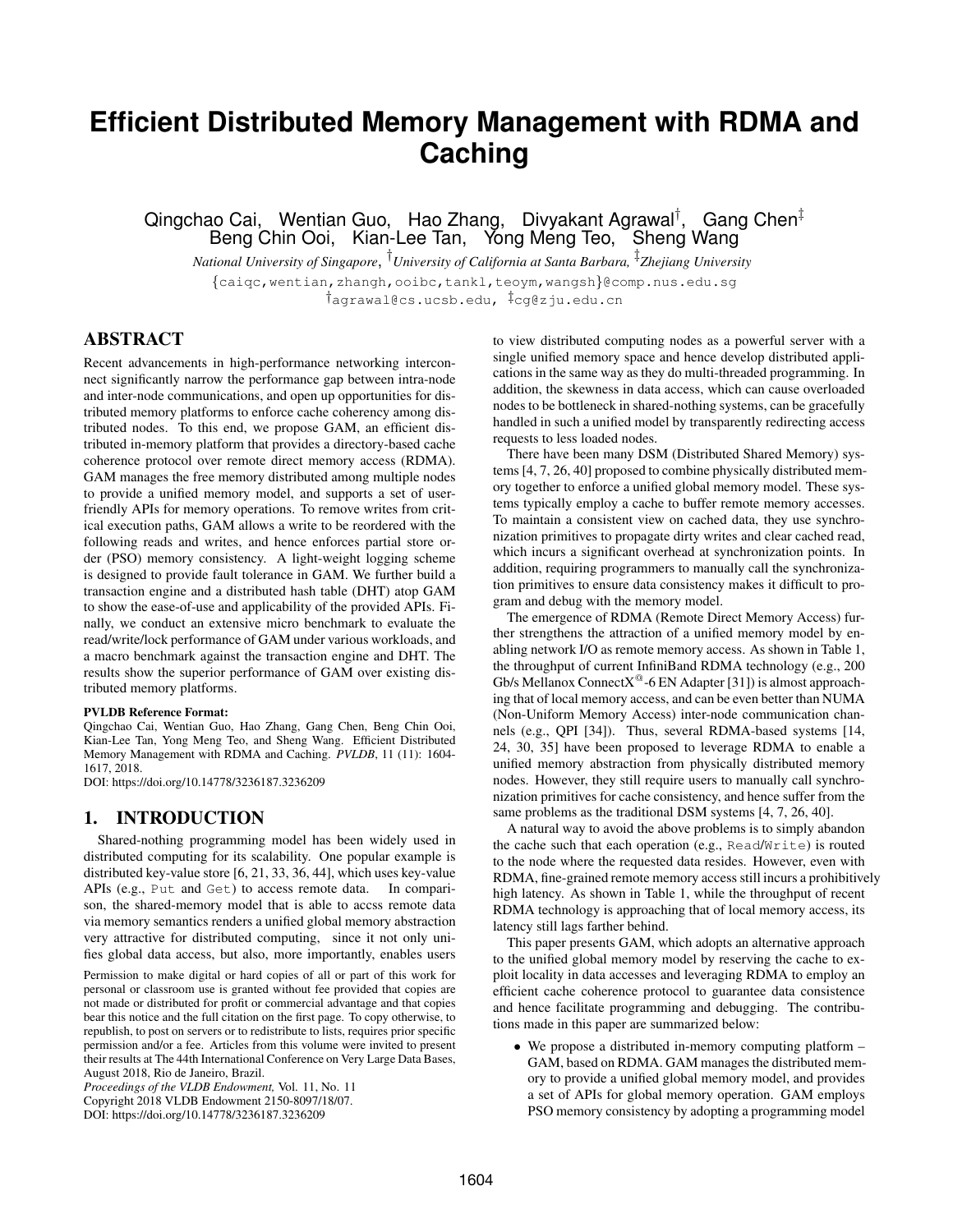Table 1: Communication Performance Comparison [32, 19, 37, 38], where ODR, FDR, EDR and HDR respectively represent Quad, Fourteen, Enhanced and High Data Rate.

| <b>Metrics</b>       | <b>Local Memorv</b><br>channels DDR3-1600) | QPI         | <b>IB ODR</b> |                         | <b>IB FDR</b> |    | <b>IB EDR</b>    |                | <b>IB HDR</b> |                                 | 10GbE |
|----------------------|--------------------------------------------|-------------|---------------|-------------------------|---------------|----|------------------|----------------|---------------|---------------------------------|-------|
|                      |                                            |             | 4×            | $12 -$<br>$\sim$ $\sim$ | $4\times$     |    | 4×               | $\sim$<br>- 12 | $4\times$     | $\overline{12}$<br>⊥∠ ∧         |       |
| Throughput $(GB/s)$  | $\overline{1}$ . $\overline{2}$            | 10.         |               | --                      |               | ∠⊥ | $\sim$<br>ن که ۱ | ^~<br>ن. ا ر   | nε            | $\overline{\phantom{a}}$<br>ر ، | ر __  |
| Latency<br>$(\mu s)$ | ∿∪.⊾                                       | $0.2 - 0.3$ |               | .                       |               | υ. |                  | v.J            |               | - U.J                           | 5-50  |

of synchronous reads and asynchronous writes. A set of distributed synchronization primitives, such as lock and memory fence, are provided to enforce stronger consistency.

- We add another level of distributed cache on top of the global memory to exploit data locality and hide the latency of remote memory accesses. An efficient distributed cache coherence protocol is also designed based on RDMA to enforce the memory consistency model provided by GAM. Various special features of RDMA (e.g., one-sided direct memory access, pure header notification, packet inlining) are exploited for an efficient protocol implementation. In addition, we also design a logging scheme to support failure recovery.
- We build two applications: a transaction engine and a distributed hash table (DHT), by using the APIs provided by GAM, to demonstrate how GAM can be used for building high-level applications.
- We conduct an extensive micro benchmark to profile the performance of GAM from various perspectives, and a macro benchmark to show the superior performance of GAM over L-Store [27], FaRM [14], Tell [30], Grappa [35] and Argo [24] in terms of distributed transaction processing and DHT. The results illustrate the feasibility of implementing an efficient global memory model on modern RDMA network.

The rest of the paper is structured as follows. Sections 2 and 3 respectively present the system design and the RDMA-based implementation and optimization of GAM. Section 4 discusses the programming model and memory consistency of GAM. A logging scheme is designed in Section 5 to support failure recovery in GAM. Section 6 presents two applications delivered using GAM APIs. A performance study of GAM is given in Section 7. We present related work in Section 8, and finally conclude the paper in Section 9.

## 2. SYSTEM DESIGN

In this section, we introduce the system architecture of GAM. Based on the partitioned global addressing model, GAM provides a set of APIs for memory operations, and maintains cache coherence among distributed nodes to exploit data locality in applications.

# 2.1 Addressing Model and APIs

GAM adopts the partitioned global address space (PGAS) addressing model [10, 48], which provides a logically unified address space and hence simplifies the development of distributed applications by enabling them to be implemented as multi-threaded programs. At the hardware level, PGAS is realized by memories of many machines interconnected by RDMA network such that each node is responsible for one partition of the global address space.

A set of APIs listed in Table 2 are provided in GAM for the manipulation of the global memory space. These APIs can be classified into two categories: global memory access, which contains the first four APIs: Malloc/Free and Read/Write, and synchronization, to which the remainder APIs belong. We shall only discuss the APIs of the first category in this section, and defer the discussion of synchronization APIs to Section 4.

Malloc/Free is analogous to malloc/free in the standard library, except that it manipulates global memory instead of local



Figure 1: Overview of GAM

memory. If a base global address *gaddr* is provided to Malloc by the user as a hint of affinity, we shall allocate the memory in the same node with *gaddr*. Alternatively, users can also give some hints (e.g., local/remote) on the allocation, which will guide GAM to do the allocation accordingly (e.g., locally/remotely). By default, we first try to allocate locally; however, if the local node faces memory pressure, we then forward the allocation request to the node that has the most free memory, based on the global memory allocation statistics that are synchronized periodically. As we can see, GAM APIs are self-explanatory, and straightforward to use for building high-level applications on top of GAM.

## 2.2 Cache Coherence Protocol

Although the throughput and latency of RDMA networking have improved significantly, almost approaching those of QPI interconnect, there is still around  $10\times$  gap between local memory access and remote memory access. Given the locality property of most applications [13], the best practice to relieve the latency gap is to rely on the hierarchical memory architecture, i.e., multiple layers of caches/memory, to reduce the trips to the lower memory layers. In this regard, we add an extra level of DRAM resident cache atop the global memory to absorb remote memory accesses.

We decide not to use the snoop-based cache coherence protocol since broadcasting in RDMA network is unreliable, and building reliable broadcasting is costly and can easily overwhelm the network. Thus, we rely on the directory-based protocol by maintaining meta-data to keep track of data distribution in the cluster. In this way, we can have full knowledge of the data cached in each node, and keep the cache consistent by point-to-point communication.

The extra level of cache atop the global memory gives rise to three levels of cache coherence protocol in GAM as shown in Figure 1, i.e., the snoop-based protocol within a NUMA node, the directory-based protocol across NUMA nodes, and the distributed directory-based protocol we design. As the upper two levels of cache coherence are already enforced by hardware, we only focus on the lowest level of cache coherence protocol, which achieves a consistent view on global memory.

For each piece of data, there are five types of nodes: *home/remote node*, *request node*, *sharing/owner node*, depending on data location and access permission. The *home node* is the node where the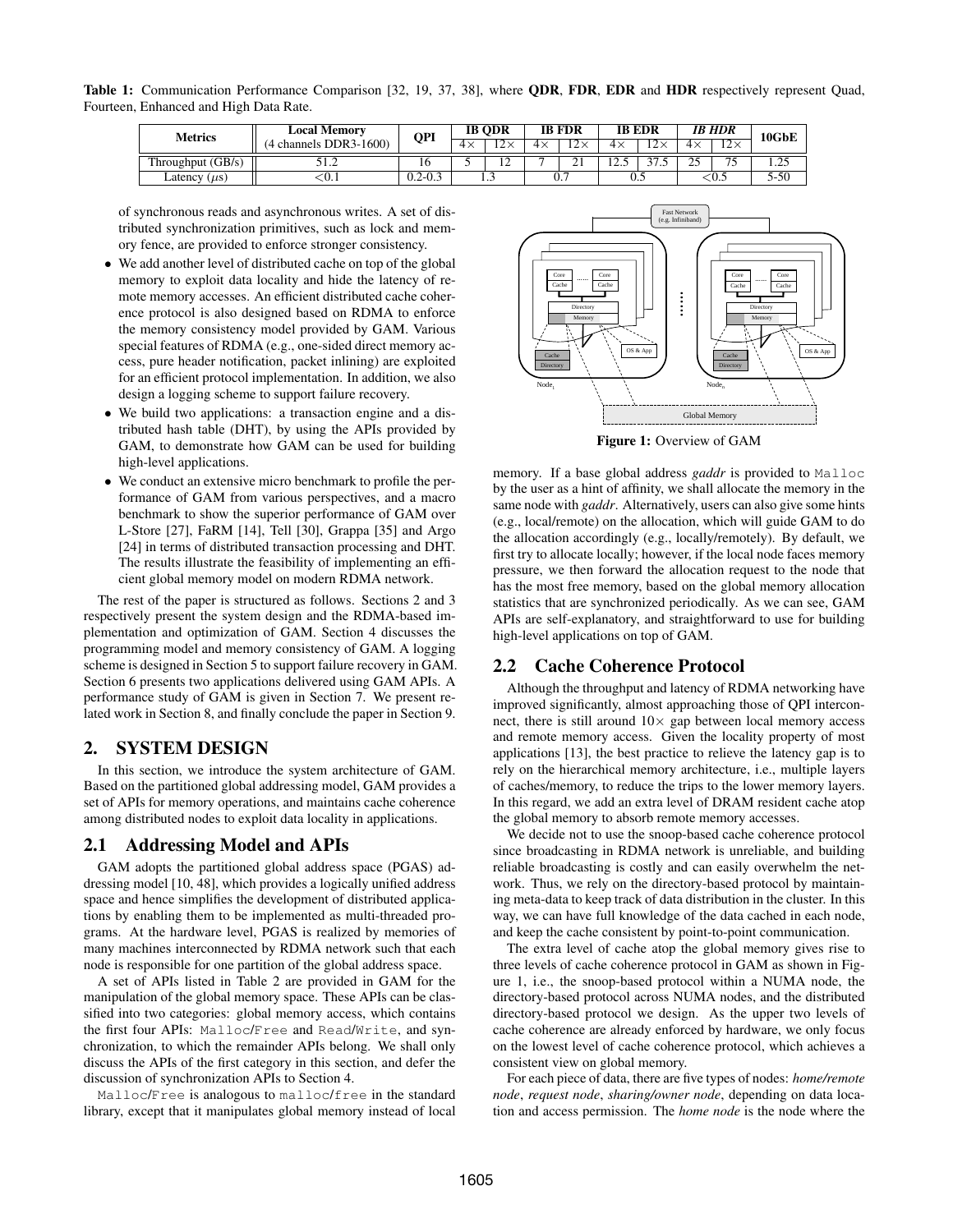| <b>Table 2: GAM APIs</b> |  |  |
|--------------------------|--|--|
|--------------------------|--|--|

| API               | Input             | <b>Description</b>                                                                                 |  |
|-------------------|-------------------|----------------------------------------------------------------------------------------------------|--|
| Malloc/Free       | size, gaddr, flag | allocate/free memory in the global space, with affinity to <i>gaddr</i> and hints from <i>flag</i> |  |
|                   |                   | (e.g., remote/local)                                                                               |  |
| Read/Write        | gaddr, size, buf  | read/write the data from/to [gaddr, gaddr+size) to/from the local buffer                           |  |
| Atomic            | gaddr, func, args | perform atomic function <i>func</i> on the global address <i>gaddr</i>                             |  |
| MFence            |                   | issue mfence synchronization                                                                       |  |
| RLock/WLock       | gaddr, size       | lock (shared/exclusive) the global address [gaddr, gaddr+size)                                     |  |
| TryRLock/TryWLock | gaddr, size       | try-lock versions of RLock/WLock                                                                   |  |
| UnLock            | gaddr, size       | unlock the global address                                                                          |  |



Figure 2: Transition between cache directory states

Figure 3: Workflows of Read Protocol (D, C and M stand for Directory entry, Cache line and Memory line)

physical memory of the data resides, and all other nodes are *remote nodes*. The *request node* is the node requesting share/exclusive (i.e., read/write) access to the data. The *sharing/owner node* is the node that has share/exclusive permission of the data. For the sake of expression, we also say the owner node owns the data.

Initially, the home node owns the data, and is hence both the sharing node and the owner node. Upon receiving an access request for the data, the home node grants the respective permission to the request node, which is in turn promoted to either a sharing node or the owner node. Each data can be shared by multiple sharing nodes simultaneously, but has at most one owner node at a time. In addition, the owner node and the sharing nodes cannot co-exist, unless the owner node is the only sharing node. Data locality can be exploited when the request node has already been granted with the respective access permission.

Similar to the caching mechanisms in hardware, we also adopt the granularity of a cache line<sup>1</sup> to exploit the *locality* of data access, except that the cache line used in the distributed cache is configurable and much larger than the hardware cache to alleviate the high transmission cost for small packets<sup>2</sup>.

The directory state of a cache line on the home node can be "Shared" (shared by some remote nodes that have read permission), "Dirty" (owned by a remote node that has write permission) and "UnShared" (owned by the home node). The transition between these three states is shown in Figure 2. Similarly, the cache state of a cache line on a remote node can be "Shared" (read-only), "Dirty" (writable) and "Invalid" (invalidated), depending on the data access permission held by that remote node. In addition, due to network delay, the transitions between states are not atomic, and thus we introduce an in-transition state for each possible state transition (e.g., "SharedToDirty"). As we shall see in Section 2.5, in-transition states are necessary to ensure the correctness in the processing of concurrent requests.

# 2.3 Read

There are two types of reads in GAM, depending on the location of the request node. We term the reads whose request node is also the home node as local reads, and other reads as remote reads. In this section, we detail the workflow of both types of reads separately. Figure 3 gives a graphical illustration of read workflow. Each action of the workflow is associated with a major number and an optional minor number such that an action must be executed and completed before those with a higher major number, while two actions with the same major number can be executed simultaneously by different nodes.

## *2.3.1 Local Read*

When a local Read is issued, if there is no remote node holding the ownership, the data either only resides in local memory ("Un-Shared") or is in read-only mode ("Shared"). In both cases, the data is supplied directly from local memory, without incurring any network communication. However, if there is a remote node owning the data ("Dirty"), the workflow becomes much more complex as it involves data transmission and cache state transition, both of which require inter-node communication. The detailed communication workflow is illustrated in Figure 3a. The home node  $n_h$ , which is also the request node  $n_r$ , first reads the corresponding directory entry (D) to obtain the information about the owner node  $n<sub>o</sub>$  (1) and then sends a READ request to  $n<sub>o</sub>$  (2), which in turn responds back with its own copy (3) and changes the state of the respective cache line  $(C)$  to "Shared" (4.1). Upon receiving the data, the home node  $n_h$  will update its memory (M) and the directory entry accordingly by changing the flag to "Shared"(4.2).

# *2.3.2 Remote Read*

For a remote READ where the request node is different from the home node, if the requested data is already cached by the request node, then the cached copy can be directly used to service this read request without incurring any communication. Otherwise, depending on the cache directory state, there are two different workflows, which respectively correspond to the "UnShared/Shared" case (i.e. Non-Dirty) and the "Dirty" case.

<sup>1</sup>Unless otherwise specified, "cache line" mentioned in this paper is by default referred to our software cache line.

<sup>&</sup>lt;sup>2</sup>We are using 512 bytes as the default cache line size since it achieves a good balance between network bandwidth and latency.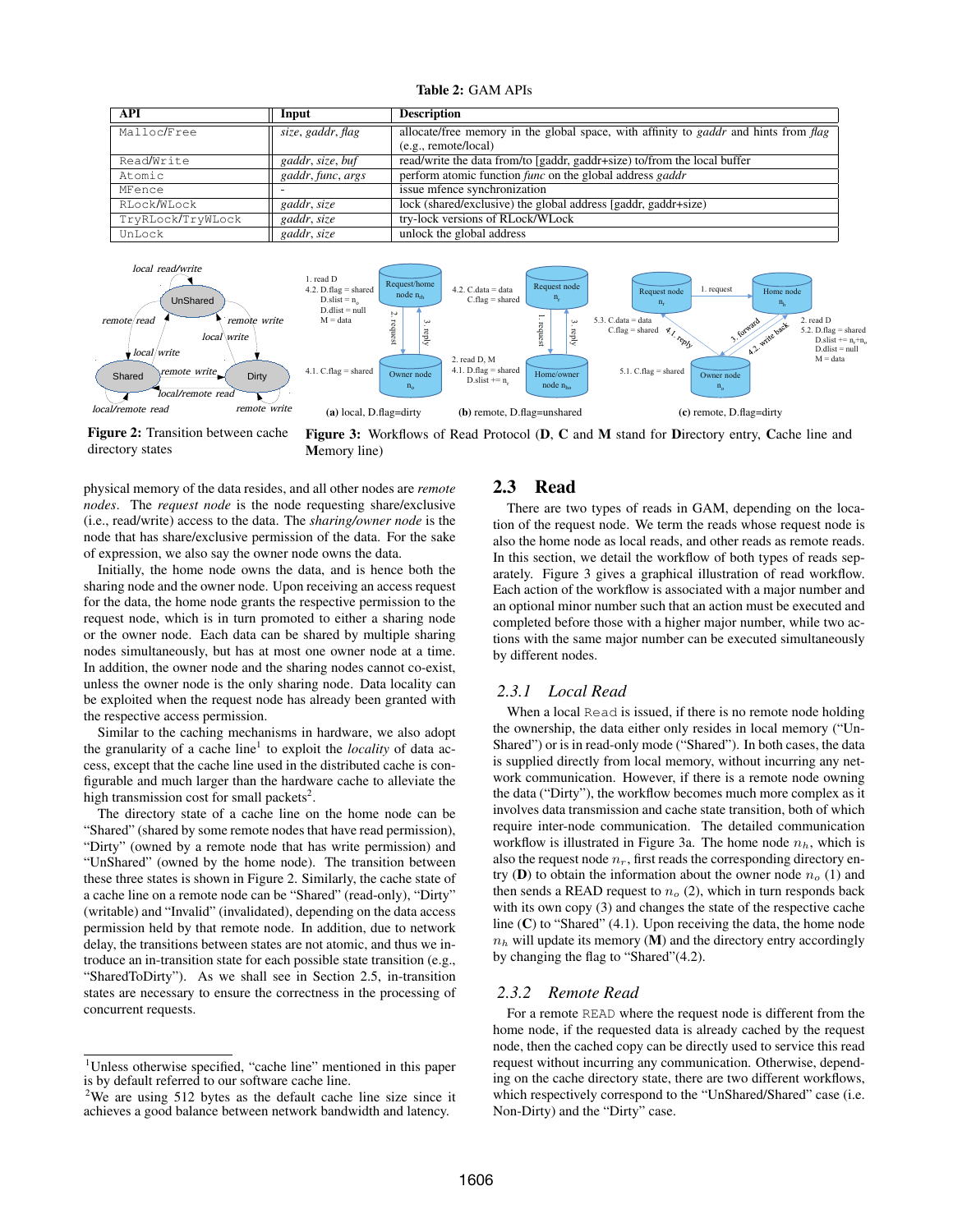

Figure 4: Workflows of Write Protocol.(D, C and M stand for Directory entry, Cache line and Memory line)

Figure 3b shows the situation where the requested data is "Un-Shared", and hence the home node is also the owner node. The request node  $n_r$  first notifies the home node  $n_h$  of the read request (1). After reading the cache directory (2) and finding itself holding the latest version of the requested data, the home node replies  $n_r$ with that data (3), and then accordingly updates the cache directory and share list (4.1). Finally, the request node  $n_r$  updates its cache with the received data (4.2). For the "Shared" case, although there are additional sharing nodes, the workflow is exactly the same as Figure 3b, as those sharing nodes do not need to participate.

In the second case where the requested data is owned by a remote node, the state of the respective cache line needs to be changed from "Dirty" to "Shared". As shown in Figure 3c, after realizing the requested data is dirty, the home node  $n_h$  needs to forward the read request to the owner node  $n<sub>o</sub>$  (3).  $n<sub>o</sub>$  will then send a copy of the cache line to both the request node  $n_r$  (4.1) and the home node  $n_h$  (4.2), and finally mark that cache line as "Shared" (5.1). Upon receiving the cache line copy,  $n_h$  will update the cache directory and write that copy into its memory  $(5.2)$ , and  $n_r$  will put the copy in its cache in the hope of absorbing further read requests (5.3).

## 2.4 Write

Likewise, we also divide write requests into two categories: local writes and remote writes, and illustrate the respective workflow in Figure 4.

#### *2.4.1 Local Write*

For a write request issued by the home node, if there is no sharing or owner node, the home node can safely write the data without incurring any communication. Otherwise, the data is either shared ("Shared") or owned by a remote node ("Dirty"). In the first case, as shown in Figure 4a, the request node  $n_r$ , which is also the home node  $n_h$ , will issue an INVALIDATE request for each sharing node (2). Upon receiving the INVALIDATE request, each sharing node will acknowledge this request (3) and then invalidate its local copy (4.1). The acknowledgement (3) is necessary because it allows  $n_r$ to decide when to pass the memory fence, which will be discussed in Section 4. After collecting all acknowledgements from the sharing nodes,  $n_h$  will remove the directory entry of that data, and write new data to memory (4.2). In order to support failure recovery,  $n_h$ will also perform a DLOG to log the new data before it is actually written. The second case is similar to the first one, where the request node (i.e., the home node) will also instruct the owner node to invalidate the cache line and wait for the acknowledgement. The only difference is that the owner node need to piggyback the most recent cache line copy along with the acknowledgement in order for the request node to update its local memory.

#### *2.4.2 Remote Write*

A remote Write operation can be immediately fulfilled if the request node is also the owner node. Otherwise, there are three cases for the workflow, depending on the directory state of the cache line, which can be "Shared", "UnShared" or "Dirty".

The workflow of the first case is shown in Figure 4b. Upon receiving a write request from the request node  $n_r$  (1), the home node  $n_h$  checks its directory to obtain information about the sharing nodes(2), and then invalidates the cached copies on the sharing nodes (3). After receiving acknowledgements from all the sharing nodes (4),  $n_h$  performs an OLOG to log the ownership transfer of the respective cache line and updates the cache directory accordingly (5.2), after which an up-to-date version of the data is returned to the request node  $n_r$  (6). The second case, where the directory state of the cache line is "UnShared", is similar to the first case. The difference is that the home node  $n_h$  can now skip the step 3 and 4 in Figure 4b and grant the write permission to the request node immediately, since there are no sharing nodes.

Figure 4c illustrates the last case where the cache directory is "Dirty". After receiving the request from the request node  $n_r$  (1), the home node  $n_h$  first checks the cache directory to find the owner node  $n_o$  (2) and then forwards the request to  $n_o$  (3). Then,  $n_o$  sends the respective cache line to  $n_r$  (4.1), acknowledges the ownership transfer to  $n_h$  (4.2), and invalidates its local copy of that cache line (5.1). After receiving the ownership transfer message from the owner node  $n_o$  (4.2), the home node  $n_h$  is now able to grant the ownership to the request node  $n_r$  (6). But before that, it first needs to log that ownership by performing an OLOG, and update the dirty list as well (5.2). The acknowledgements from both  $n<sub>o</sub>$  (4.2) and  $n_h$  (6) are necessary, because we have to keep the directory of the home node updated via the ownership transfer message (4.2) even in some scenarios (e.g., TryLock) where the forward request (3) is denied. After receiving both the reply from the owner node (4.1) and the acknowledgement from the home node (6), the request node  $n_r$  can now proceed by logging the new data, updating the cache line and setting its state as "Dirty" (7). It should be noted the operations of (7) can be performed only after both messages, i.e., (4.1) and (6), have been received. Otherwise, if the request node  $n_r$ were to perform (7) immediately after receiving (4.1), it may give up the ownership (e.g., due to an eviction) before the home node  $n<sub>h</sub>$  receives the ownership transfer message from the owner node  $n<sub>o</sub>$  (4.2), in which case the home node will believe the request node gets the ownership when in fact it no longer has the ownership.

## 2.5 Race Condition

Races can happen during the work flow discussed in the previous two subsections. For example, when a remote Read/Write operation is submitted and waiting for its reply, another remote Read/Write operation targeted at the same address is performed from another thread in the same node. This causes repeated requests and wasted network bandwidth. We avoid such situations such that during the processing of a request, each involved node considers the requested cache line is in an in-transition state, and blocks the processing of subsequent requests for the same cache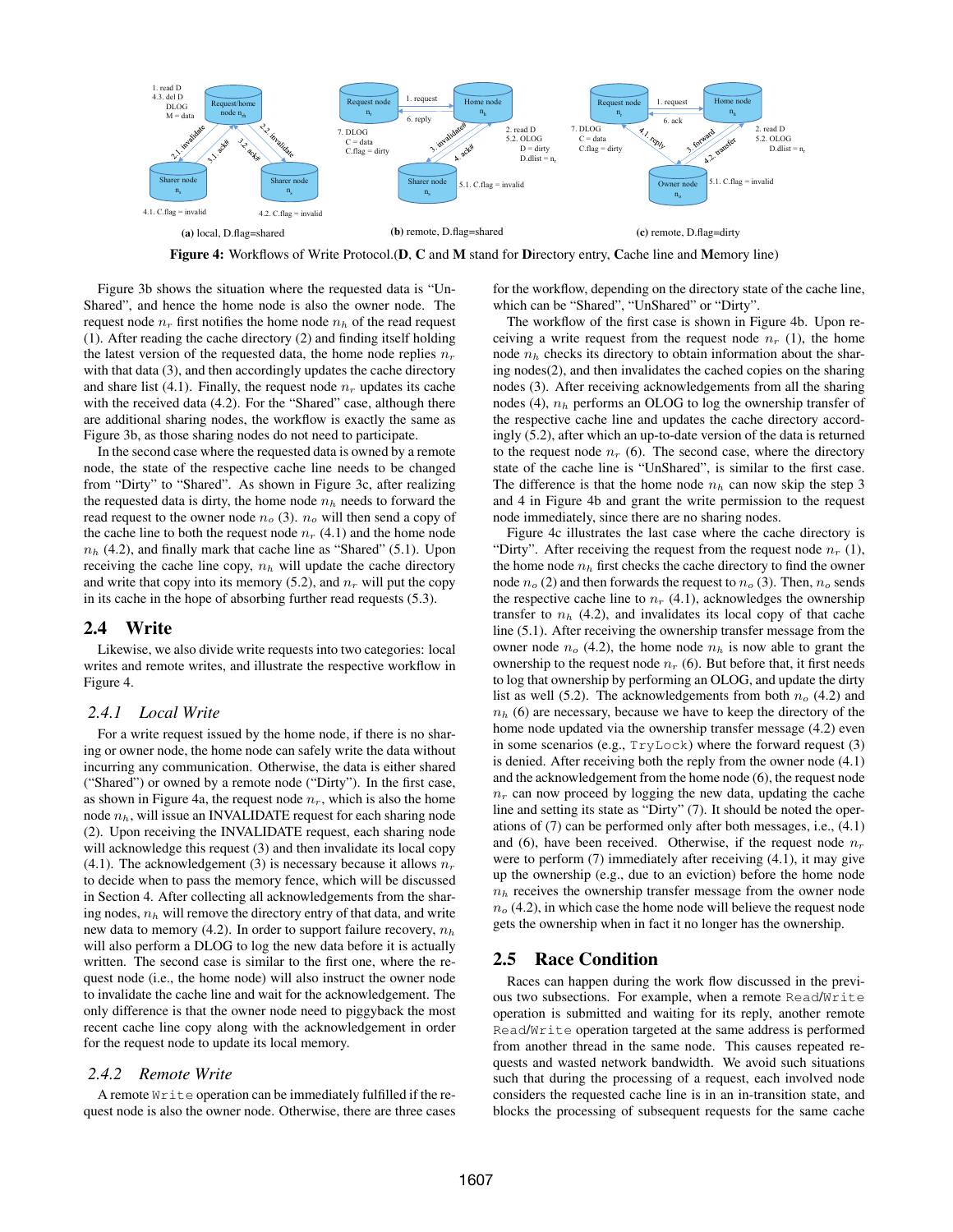line until the current request is fulfilled. Hence, the in-transition states help to guarantee the atomicity of each primitive operation (e.g., read and write) within a cache line,

However, the in-transition states can cause deadlock. Suppose a request node with read permission wants to be promoted to write permission by issuing a WRITE PERMISSION ONLY message to the home node, while, in the mean time, the home node also wants to write to the same data and thus sends INVALIDATE message to this request node. In this case, both nodes need to wait for each other to acknowledge the respective message, which, as mentioned above, will be blocked due to the in-transition state of the requested cache line. To handle it, we require the request node to back off as if it was in the previous state, and leave the home node to resolve the inconsistency. Specifically, the home node will first set the corresponding directory as "UnShared" when issuing the INVALIDATE request. Upon receiving the WRITE PERMISSION ONLY message, it will be aware of the inconsistency caused by the back-off strategy and thus handle this request as if it were a WRITE request.

# 2.6 LRU-based Caching

GAM adopts the least recently used (LRU) cache replacement policy to manage the software cache. Each node maintains a local hashtable that maps global memory addresses to the respective cache lines. With more and more global memory accesses, new cache lines keep being added to the hashtable. Once the hashtable size exceeds a predefined threshold, the cache replacement module chooses a least recently used cache line to evict.

Since using only a single LRU list can incur a huge overhead when multiple threads are concurrently updating the list, we optimize for this case by introducing multiple LRU lists to trade the LRU accuracy for better performance. For each global memory access, the parallel threads randomly choose one LRU list to update; for each cache line eviction, one LRU list is randomly chosen to guide the cache line replacement. The eviction workflow depends on the cache line state, which can be either "Shared" or "Dirty". For the eviction of a "Shared" cache line, an eviction request is sent directly to the home node, after which the cache line can be re-allocated for other data immediately. For the eviction of a "Dirty" cache line, the owner node attaches a cache line copy to the eviction request, and waits for an acknowledgement from the home node before erasing the cache line. Thus, that cache line can still be used to service requests issued before receiving the acknowledgement.

# 2.7 Discussion

Although GAM significantly augments the memory area that can be accessed by applications, it may still be the case that the total memory consumption exceeds the global memory offered in GAM. We leave this out-of-global-memory case as a future work of GAM, and explore how recent advances in RDMA, such as ODP (On-Demand Paging), can be leveraged for handling it.

#### 3. RDMA-BASED IMPLEMENTATION

In this section, we describe how we take advantage of RDMA networking to realize the cache coherence protocol described in Section 2.2. The architecture of GAM is shown in Figure 5, where the main module is the GAM coordinator, which implements the cache coherence protocol, and is used to coordinate local and remote memory accesses. There is one GAM master in the whole system, which is only used for initialization and status tracking. A unified memory model is exposed to upper-layer applications, which can access the entire memory in the cluster without knowing the actual location of the data.



Figure 5: Architecture of GAM

# 3.1 Protocol Implementation

RDMA provides an efficient data transmission mechanism that can bypass the CPU and OS to access remote memory directly. However, a completely different transmission model (e.g., different APIs, one-sided transmission) and explicit communication buffer management, make it nontrivial to be employed effectively and efficiently. Basically, there are two sets of RDMA *verbs* that can be used to initiate data transmission, i.e., READ and WRITE, and SEND and RECEIVE. The READ/WRITE *verbs* are one-sided operations where only the requester is involved. The SEND *verb*, however, requires receiver side to post a RECEIVE *verb* to its *receive queue* beforehand. Generally, the one-sided READ and WRITE *verbs* perform better than the two-sided SEND/RECEIVE versions. since the former involves no CPU or OS at the receiver side, while the latter requires the receiver side to post RECEIVE *verbs* beforehand, and get notified after receiving the messages. However, for one-sided *verbs*, since the receiver does not get any notification, it is difficult to figure out the completion of a data transmission.

To utilize the features of RDMA for various needs, we design separate communication channels for control messages and data transmission, respectively. The rationale behind is that control messages (e.g., READ/WRITE requests) are relatively small and require instantaneous notification to the receiver, while data is transmitted in large units (i.e., cache line). For control channels, we avoid using RDMA WRITE *verb* and busy memory polling as in [14, 21], but resort to two-sided RDMA SEND/RECEIVE *verbs*. This is because, busy polling will consume huge amount of CPU resources in contrast to event-based mechanisms (e.g., epoll and select), and per-pair (sender/receiver) communication buffer would take up much memory. In addition, our communication does not always follow the request/reply pattern like key-value store, and hence the updates on the communication buffer ring at the receiver are difficult to be piggybacked to the sender. However, for the data transmission with larger transmission volume, we adopt one-sided RDMA WRITE to construct data channels. It allows to write directly to the final destination address, which is different from the usage of a dedicated communication buffer [14, 21] that always requires additional data copy between local memory and the registered communication buffer.

In addition, a special notification channel is implemented by using the RDMA WRITE\_WITH\_IMM with/without payload. For pure notification communication, only the request identifier is embedded into the header as the immediate value (32 bits) without any payload, which is more efficient in both requester and receiver sides [23]. If payload is also needed, the data channel and the notification channel will be combined together such that the receiver will get notified upon receiving the data. In most cases, the data channel is combined with the notification channel to achieve both large data transmission and efficient notification. We do not use READ *verb*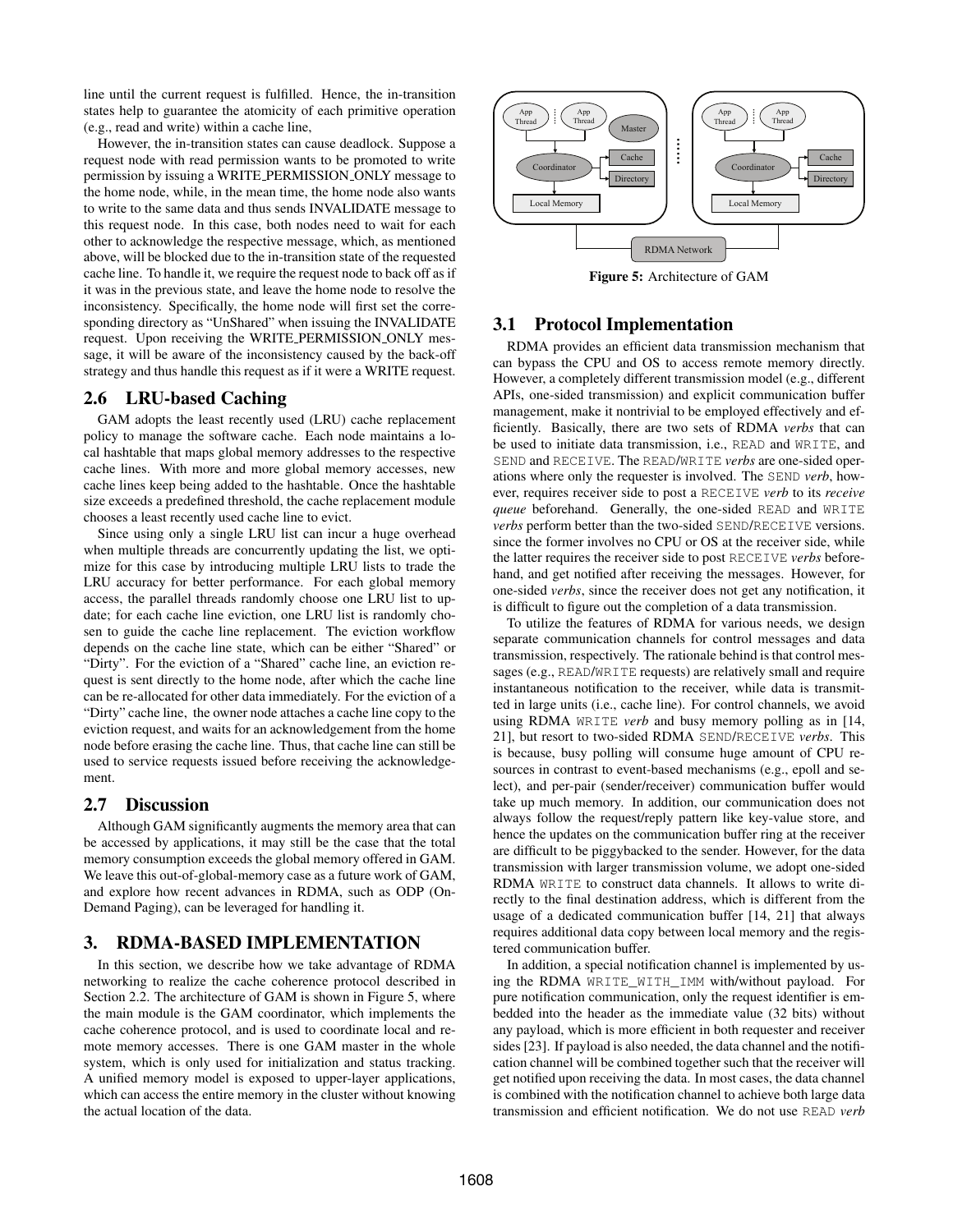as it is known to have worse performance than WRITE [21], and it is difficult to guarantee data consistency in an efficient way [14]. For all communication channels, We use RC (reliable connection) transport type, since we require reliable transmission and strict orderings of the messages.

The workflows described in Sections 2.3 and 2.4 are implemented with the above three communication channels. The short control messages, i.e., "request", "forward" and "invalidate" messages, are transferred over the control channel (RDMA SEND/RECEIVE), while the "reply" and "writeback" messages are delivered over the combined data and notification channel (RDMA WRITE\_WITH \_IMM with payload). In addition, since the acknowledgements (e.g., "ack" and "transfer") only deliver success information, the notification channel solely (RDMA WRITE\_WITH\_IMM without payload) suffices for this purpose. Error replies still require the control channel since the requester needs more feedback information than a 32-bit immediate value.

#### 3.2 Optimizations

We introduce below optimizations which exploit special features of RDMA to further improve GAM's performance.

Due to the limited size of the on-NIC cache, it is important to keep, as small as possible, the data needed by RDMA NIC, which typically include the *page table*, *queue pairs* and *receive queues*. To that end, we first organize the memory exposed for remote access as huge pages to reduce page table entries and in turn TLB (translation lookaside buffer) misses. In addition, all threads within one node share the same set of RDMA connections (i.e., *queue pairs*), which reduces the total number of *queue pairs* to  $n^2$  (where n is the number of nodes in the cluster) in contrast to  $n^2 \times t^2$  (*t* is the number of threads in each node), if every thread is connected directly with each other. This reduction in the number of *queue pairs* does not impair the throughput. As we have measured, one *queue pair* for each node suffices to saturate the RDMA NIC. Furthermore, for each node, we use only one *shared receive queue* which is shared among all associated *queue pairs*. This way, we not only reduce the state information that the NIC has to maintain, but also reduce the RDMA RECEIVE *verbs* that need to be posted beforehand.

To reduce the CPU overhead, selective signaling technique is used for the notification of completion. In particular, RDMA *verbs* are signaled every r requests, reducing the number of completion notifications and cleanup routines (e.g., free the send buffer) by  $r \times$ , which, as tested, leads to a significant performance improvement. To further reduce the network communication overhead, we use RDMA inline technique to send small payload directly via PIO (Programmed Input/Output) whenever possible to eliminate the extra DMA round trip via PCIe. The buffers used for inlined requests do not need to be registered beforehand, and can be re-used immediately after posting. This especially benefits the control channel, since its payload size is usually small enough to be inlined.

To exploit sharing opportunities among requests, we merge multiple small packets into one large packet while keeping the strict packet ordering. What is more, as mentioned in Section 2.5, in order not to send duplicated requests, we add all requests for the same cache line to a pending list, and process them one-by-one in the order they were issued.

## 4. MEMORY CONSISTENCY MODEL

There are a wide spectrum of memory consistency models, ranging from the strong consistency models (e.g., strict consistency and sequential consistency) to some relaxed ones (e.g., total store order (TSO), partial store order (PSO) and release consistency). Basically, the consistency models depend on the degree to which the order of global memory accesses is relaxed. Since there are only two types of memory access: Read and Write, there are totally four memory access orderings<sup>3</sup>: Read-After-Read, Read-After-Write, Write-After-Read, Write-After-Write, and relaxing different ordering leads to different memory consistency. For example, relaxing Read-After-Write to allow reads to return earlier than older writes leads to TSO, and further relaxing Write-After-Write results in PSO. Allowing reordering all four memory access orders yields release consistency.

Stronger consistency makes it easier to reason about memory access and decrease the programming complexity and debugging difficulty. Ideally, we can minimize the burden on users in programming with the unified memory model by enforcing strong consistency, such as sequential consistency or even strict consistency. However, although RDMA has already made network latency much less of a concern than before, enforcing strong consistency still incurs an unaffordable remote memory access latency as it requires both reads and writes to be performed synchronously. We hence first relax the Read-After-Write ordering to allow asynchronous Write and remove the Write from the critical path of program execution.

Our next decision is to further relax the Write-After-Write ordering. If we were to keep this ordering and hence provide TSO consistency, we need to issue the background write requests such that each write request can be issued only after all earlier requests have been completed, which means that the request node has been granted with all necessary write permissions. This substantially reduces the opportunity of write request coalescing and in turn incurs higher network overhead. Moreover, in this case, an overloaded node would block the following write requests to other nodes and slow down the entire system. As such, we relax the Write-After-Write ordering to permit a write request to be made visible before the earlier write requests.

Although the relaxation on the Read-After-Write and Write-After-Write ordering also relaxes the memory consistency of GAM, the programming complexity and program correctness do not get much affected as most programmers are familiar with the programming model of asynchronous writes (e.g., file IO), and the correctness of most programs does not rely on writes. Further relaxing the other two ordering, however, would result in a completely asynchronous programming model, which significantly increases the complexity and difficulty of programming.

Therefore, GAM provides PSO consistency by relaxing the Read-After-Write and Write-After-Write ordering, and hence employs a programming model of synchronous read and asynchronous write that most programmers are familiar with. To do so, a worker thread is dedicated to handling all requests from application threads. After issuing a Read request, the application thread will be blocked until the worker thread has fetched requested data into the given buffer. On the other hand, after issuing a Write request, the application thread immediately returns without waiting for that request to complete. Stronger consistency can be easily enforced, by using the explicit synchronization primitives (e.g., MFence, Lock/UnLock) that will be discussed in the next section. For example, sequential consistency can be easily achieved by inserting MFence following each Write operation. Lock primitives also facilitate the realization of application-level serializability (e.g., transactional serializability achieved by our transaction engine illustrated in Section 7.2).

<sup>&</sup>lt;sup>3</sup>In the context of GAM, the memory access order is exactly the program order that the Read/Write APIs are called; the compiler will not reorder these calls as GAM is provided as a library which is linked to upper-level applications during runtime.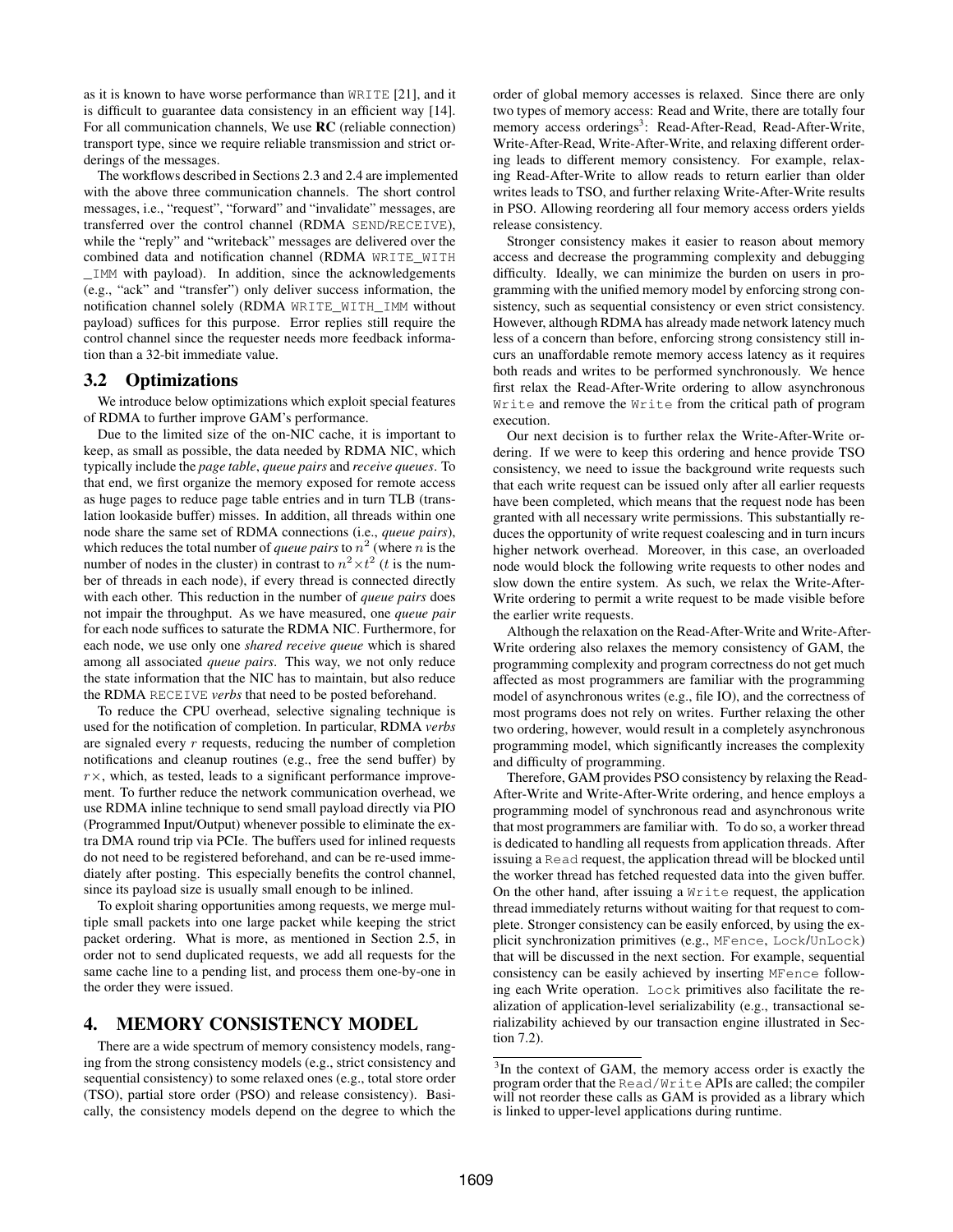# 4.1 Synchronization Operations

In order to achieve a stronger consistency for higher-level applications, we provide two sets of explicit synchronization operations – *memory fence* (i.e., MFence), an operation analogous to the MFence operation in x86 instruction set, and *distributed* Lock *operations*, including shared lock, exclusive lock and their try-lock variants. A Lock operation is an implicit memory fence. For each Lock and MFence operation, its following operations will be pended until all previous operations have been completed by the worker thread. In addition, GAM also provides Atomic operations, which perform a given function against a global address atomically. For each Atomic operation, the worker thread considers it as an implicit write operation to the given address and hence tries to grasp the respective write permission. Thereafter, the worker thread calls the given function against that address.

Lock operations provide a natural synchronization mechanism for programmers to coordinate the data accesses in the shared memory environment. In our current design, lock and data are coupled together, and distributed locks across nodes hence have the same granularity as data sharing, i.e., a cache line, meaning that data in the same cache line shares the same lock. A Lock operation prefetches the requested cache lines into local cache and makes the request node become either a sharing node (in the case of RLock) or the owner node (in the case of WLock), making subsequent Read/Write or Unlock operations on the same cache lines free from extra network communication. Similarly, if the request node has already been granted with appropriate permission for the requested cache lines, the Lock operation can then be serviced locally. In this sense, Lock operations, like their Read/Write counterparts, can also be cached.

In addition, blocking Lock operations are implemented in a queuebased manner rather than repeated requesting over RDMA, which may overflow the network. By queue-based locking scheme, after the Unlock operation, we will choose the head node of the lockwaiting queue to grant the lock permission. However, TryLock operations are not queued; instead lock failure will be returned immediately if others are holding mutually exclusive locks. Some undo procedure and special handling are needed upon lock failure in order to maintain a consistent state, as it may involve multiple nodes, and it is possible that only one node rejects to grant the lock while others agree. We omit the description of the communication workflows for the shared or exclusive Lock operations, as they are similar to their corresponding Read (Figure 3) or Write (Figure 4) counterparts, respectively, except that some lock semantics are needed after acquiring the data.

Notice that the data in the same cache line share the same lock across nodes, so the blocking Lock operations may cause unexpected deadlock in, for example, some complex transaction processing applications. So non-blocking lock primitives are recommended in these applications, unless it is guaranteed to follow a certain order in the lock acquisition phase in all the processes. We intend to provide a fine-grained locking mechanism by decoupling the lock and data in the future.

# 5. LOGGING AND FAILURE RECOVERY

In this section, we design a logging scheme for GAM and show how it can be used for failure recovery.

There are two types of logging: DLOG and OLOG, which respectively log data writes and ownership transfers. As shown in Figure 4, DLOG is called by request nodes before writing data to memory/cache, and OLOG is called by home nodes before each ownership transfer. In addition, when acquiring an exclusive lock,

the request node also calls DLOG to log the cache line which is prefetched along with the lock acquisition. We avoid logging data writes resulted from read requests which simply copy a cache line from the owner node; this helps reduce logging overhead, and does not affect failure recovery, as shown below. In addition, each log entry also includes a counter which is incremented upon each ownership transfer. In order to minimize the performance degradation incurred by logging, we rely on a NVRAM to accommodate the in-memory log, and asynchronously spill the content to SSDs/hard disks when the log is about to be full.

We shall now explain how the log can be used for failure recovery. We first consider the single failed node case, and then discuss the case of multiple failed nodes. For the sake of discussion, we assume each data write overwrites an entire cache line, and hence each DLOG entry also logs an entire cache line, which allows to recover the content of a cache line from a single DLOG entry. This assumption can be relaxed in the implementation without much engineering effort.

When detecting  $n_f$  fails, all non-failed nodes would remove  $n_f$ from all share lists where  $n_f$  appears such that  $n_f$  would not be a sharing node of any cache line. Thus, the data recovery only needs to process the data for which  $n_f$  is the home node or the owner node. We logically divide data recovery into two phases, which in practice can be performed in parallel. In the first phase,  $n_f$ recovers the data for which it is the home node, and in the second phase, each of those non-failed nodes recovers its dirty cache lines that are owned by  $n_f$ . During the recovery process, the locks that are currently held by non-failed nodes should be reserved in order for the applications running on those nodes to proceed. After data recovery, we shall show how to restore the directory for the cache lines of  $n_f$  that are currently locked by other nodes.

In the first phase of data recovery,  $n_f$  performs a reverse log scan, and makes use of each log entry that corresponds to an unrecovered cache line. For each such entry e, if it is logged by DLOG,  $n_f$  will directly use the content of e to restore the corresponding cache line c. Otherwise,  $n_f$  will ask the owner node of c to validate whether the counter of its most recent write of  $c$  is same as the value recorded in e. If yes, then  $n_f$  will promote that node as the owner of c, and accordingly update the cache directory. Otherwise,  $n_f$  logs an UNDO entry to invalidate e. This happens when, for example, in the scenario of Figure 4c, the home node  $n_h$  crashes after OLOG. In this case, failing to receive the acknowledgement, the request node  $n_r$  will never perform DLOG, leading to mismatched counters between  $n_r$  and  $n_f$ . It should be noted that each cache line will experience at most two recovery trials, since its second to last undone log entry is always valid.

The second phase is similar to the first one. For each dirty cache line owned by  $n_f$ , a non-failed node asks  $n_f$  to validate whether its most recent write of that cache line is consistent with the current counter. Depending on the validation result, this node will either promote  $n_f$  as the owner node or resort to the second to last undone log entry which it logged for that cache line.

After the data have been recovered, the cache lines of  $n_f$  that were previously "Shared" before the failure of  $n_f$  have been changed to "Dirty" or "UnShared", which means the shared locks on those cache lines acquired by other nodes have been implicitly released. As a result, we need to restore the directory for those cache lines. To that end, after data recovery, each non-failed node notifies  $n_f$ of the cache lines that  $n_f$  previously shared with it. For each such cache line,  $n_f$  will read the content from the current owner node (if possible), change its status to "Shared", and finally update its share list accordingly. We do not need to recover the exclusive locks, since as mentioned, each exclusive lock acquisition corresponds to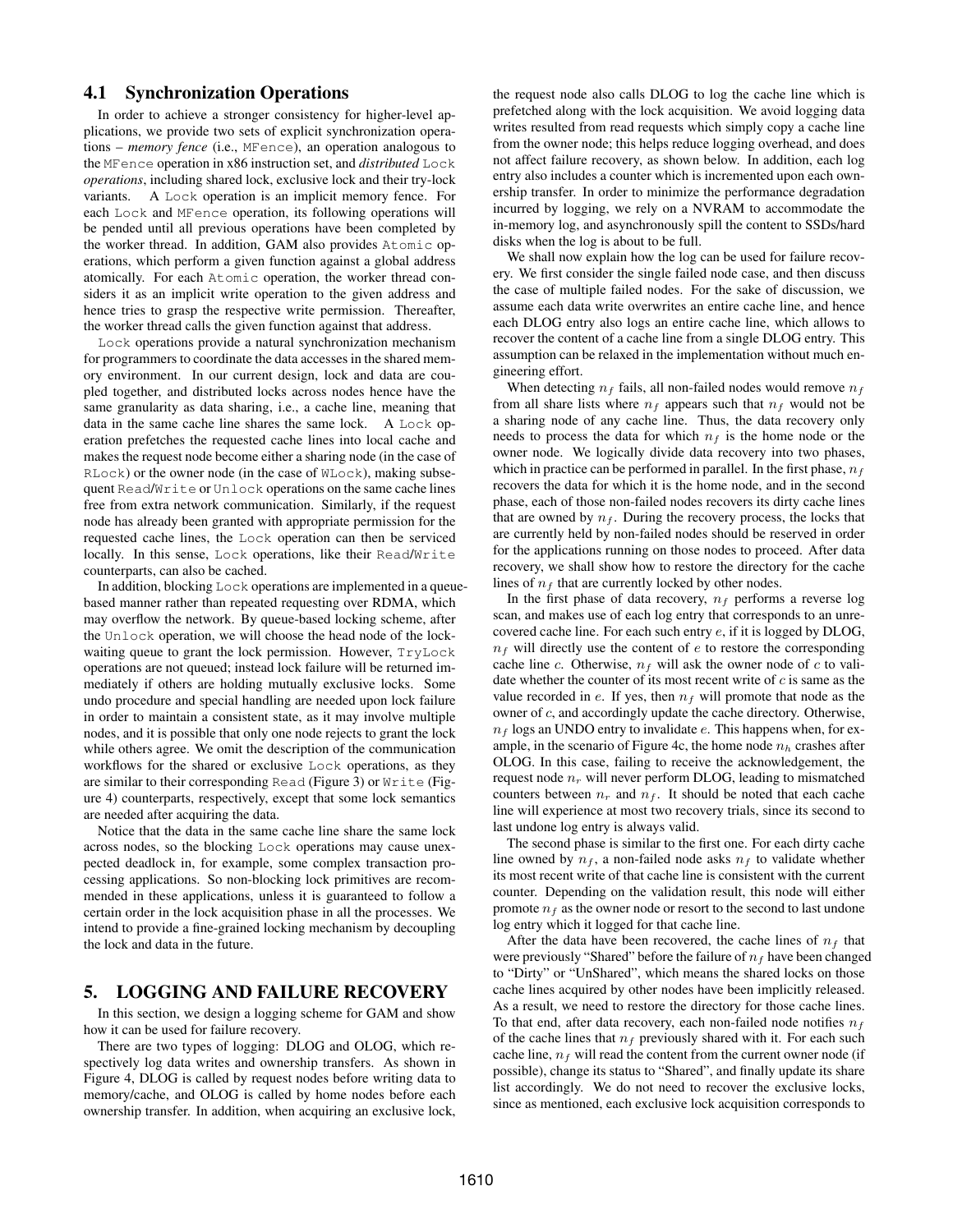a DLOG entry, and hence the lock holder will always be promoted as the owner of the respective cache line.

The above recovery process can be applied to the case where multiple nodes fail simultaneously. In that case, the recovery process is deferred until all failed nodes become online and then performed for each of them in parallel. The process is analogous to the case of single node failure. Specifically, each failed node first recovers cache lines for which it is the home node from itself and non-failed nodes. This leaves unrecovered the cache lines whose home node and owner node are two different failed nodes. We defer their recovery to the second phase during which each failed node recovers its owned cache lines and hence restores the cache structure.

# 6. APPLICATIONS

In this section, we demonstrate how to develop applications using GAM via two examples: a transaction engine and a distributed hash table (DHT).

#### 6.1 Transaction Engine

The shared memory model makes it easier to implement a distributed transaction engine by hiding the complicated network communication, and hence allows developers to focus only on the core single-node transaction processing logic. Basically, every transaction processing node has a root entry for the global index whose pointers are global addresses, so that it can access all tables by traversing the global index using the Read and Write APIs. For transaction processing protocol, we simply adopt the traditional two-phase locking (2PL) by using TryRLock/TryWLock APIs. We do not rely on two-phase commit (2PC) like protocol to achieve distributed consensus, since at the time a transaction is ready to commit, data is already acquired by the request node. By utilizing the Lock synchronization primitives, which issues MFence implicitly, we can achieve serializability easily under the PSO consistency model provided by GAM. Our transaction engine can avoid the 2PC overhead naturally, as a result of the unified memory model provided by GAM, and completely eliminates the complexity of data transmission in the application layer.

#### 6.2 Distributed Hash Table

Based on the shared memory model provided by GAM, a DHT can be implemented as a distributed array of buckets wrapped across multiple nodes. Specifically, each GAM node is responsible for a subset of 64-bit key space, and the mapping between a key and its resident node is determined by the highest bits. In each bucket, there are multiple 12-byte entries and an overflow pointer to handle hash conflicts and enhance occupancy of the hash table. Each hash table entry contains a 12-bit tag extracted from the lowest 12 bits of the key to distinguish between keys in the same bucket, a 20-bit integer recording the size of the indexed key-value pair, and a 64 bit pointer pointing to the global address where the key-value pair is stored. In this way, unlike traditional DHT where hash tables and their indexed key-value pairs are collocated within the same physical node, our DHT implementation decouples key-value pairs from their indexing entries, and hence is able to not only reduce the cost of DHT updates (can re-allocate locally regardless of the original mapping), but also automatically balance the load of nodes in GAM.

## 7. PERFORMANCE EVALUATION

This section presents a performance study of GAM. We first introduce the settings for the experiments, and then conduct a micro benchmark and a macro benchmark to thoroughly profile GAM.

Table 3: Workload parameters

| name             | definition                                |  |
|------------------|-------------------------------------------|--|
| read ratio       | the percentage of Read/RLock              |  |
| remote ratio     | the percentage of remote accesses         |  |
| spatial locality | the probability of an operation accessing |  |
|                  | a same cache line as the previous one     |  |
| sharing ratio    | the percentage of operations that         |  |
|                  | access data shared across all nodes       |  |

The experiments are conducted on a cluster of 20 Supermicro 6018R-MiT 1U servers, each of which is equipped with a 3.5GHz quadcore Intel Xeon E5-1620 V3 CPU, 32 GB DDR3 memory and a 40 Gbps Mellanox MCX353A-QCBT InfiniBand adapter connected to a 40 Gbps Intel True Scale Fabric 12300 switch. These servers run an x86<sub>-64</sub> Ubuntu 14.04 with a linux 3.13.0 kernel. The InfiniBand adapters are driven by Mellanox OFED 3.2-2.0.0.0. We also enabled the IPoIB Protocol which we rely on to run experiments for systems built atop traditional TCP/IP protocol stack.

#### 7.1 Micro Benchmarks

We deploy GAM on 8 nodes. Each node contributes its free memory to the global space, and employs a LRU cache which is configured to accommodate roughly half of its own working set (i.e., the objects accessed in the workload). For benchmark, each node launches a process to independently generate three types of workload: *R/W*, *RL/WL* and *RL+R/WL+W*. The *R/W* and *RL/WL* workloads respectively consist of Read/Write and RLock/WLock operations. The *RL+R/WL+W* workload is a combination of the other two workloads where each Read/Write is issued after acquiring the corresponding lock. Each operation in the workloads accesses an 8-byte object in the global memory. For the two lock workloads, each accessed object is unlocked at the end of the respective operation. The access pattern of the workloads is controlled via four parameters: *read ratio*, *remote ratio*, *data locality*, and *sharing ratio*, whose definitions are given in Table 3. Basically, the remote ratio and data locality jointly control how the accessed objects are distributed among the entire global memory space. The sharing ratio determines the confliction between 8 benchmark processes. By default, the objects accessed by each benchmark process are randomly distributed among the whole global space (i.e., remote ratio =  $7/8$  and data locality = 0), and do not overlap with those of other processes (i.e., sharing ratio  $= 0$ ).

For comparison, we use two baselines, Argo [24] and GAM-TSO. GAM-TSO is a variant of GAM which appends a MFence operation to each write to disable write reorder and hence enforce TSO consistency model. We compare GAM against Argo [24] and GAM-TSO in terms of the throughput achieved under different workloads. Since GAM-TSO only affects the processing of write requests, its lock throughput is the same as GAM, and hence omitted. For each system, we run the benchmark four times for each workload parameter configuration. The first run is used to warm up the cache, and the result of the other runs is averaged for report.

## *7.1.1 Read Ratio*

We first study how the read ratio affects the performance. As shown in Figure 6a, when there is no remote access, i.e., remote ratio is 0%, read ratio has no effect on the performance of GAM and GAM-TSO. The performance gap between the *R/W* workload and the lock workload of the two GAM systems is due to the additional overhead incurred by lock operations to enforce lock semantics.

When there are full of remote accesses (remote ratio  $= 100\%$ ), due to the limited cache size, some of the read/write requests cannot be absorbed by the cache layer of the two GAM systems, which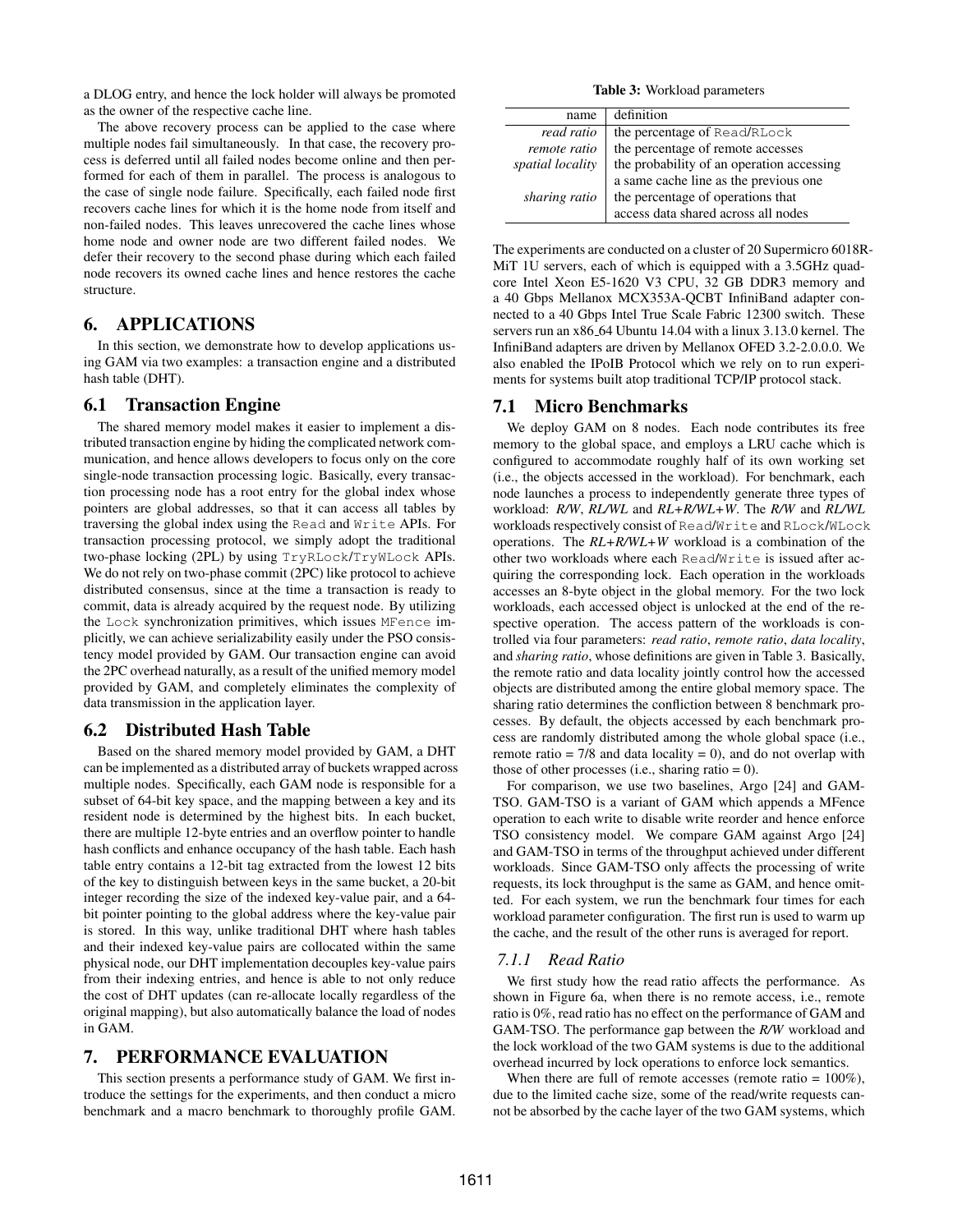

Figure 7: Remote Ratio

hence leads to inter-node communications and significantly reduces the throughput of GAM and GAM-TSO. However, unlike the case of 0% remote ratio, GAM now performs much better (60%) than GAM-TSO when write requests are majority. This can be attributed to two features enabled by the PSO consistency model: 1) each GAM node can have multiple write requests being processed simultaneously, which improves the utilization of network resource and reduces CPU idle time, compared with TSO consistency, and 2) PSO allows a cache-hitting write request to be completed before an earlier cache-missing write request, which can improve cache hit ratio by effectively avoiding evicting cache lines that will be accessed in near future. As we observed, in the write workload, GAM achieves a cache hit ratio of 80%, which is 60% higher than that of GAM-TSO. When read requests start to dominate, the performance gap between GAM and GAM-TSO gradually shrinks due to the synchronous processing of read requests, and finally vanishes at 100% read ratio where the read/write performance of both systems converges to the lock performance.

For global memory allocation, Argo interleaves the physically allocated memory among all nodes, but provides no support for altering this behavior. Hence, the working set of each node is always evenly distributed among the cluster, However, since Argo does not allow to configure the cache size, each Argo node will cache all the working set after the first warming-up run, and is thus able to process each read/write request without incurring network communication in the following runs. Therefore, it makes little sense to compare the read/write throughput between Argo and GAM, and we thus omit the discussion of this comparison throughout the entire section. For the lock workload, Argo's performance is four orders worse than that of GAM and GAM-TSO. This evidences that Argo is only suitable for data-race-free applications, but will result in significant performance issues when applied to applications with medium-to-high data race, as will be shown in Section 7.3.

#### *7.1.2 Remote Ratio*

Figure 7 gives the throughput that GAM and GAM-TSO achieve under various remote ratios. Argo's result is not available since it is unable to adjust the remote ratio of the workloads for Argo. As shown in Figure 7, for both GAM and GAM-TSO, the performance of each workload only slightly degrades when the remote ratio increases from 0 to 50%, and then drop significantly thereafter. This is because as mentioned, the cache at each node can hold roughly half of its working set, and thus, when the remote ratio  $\leq 50\%$ , each node is able to cache all remote data in its working set after the warming-up run. Therefore, the initial slight performance degradation is due to increasing accesses of cache-related data structures, and the following sharp degradation is because of cache misses and their incurred inter-node communications.

For the write workload (Figure 7a), the cache miss incurred performance degradation of GAM is much smaller than that of GAM-TSO. As explained before, this is because the PSO consistency allows parallel, reordered processing of write requests. The write and the lock performances of GAM-TSO keep overlapping with each other since the remote ratio exceeds 50%. This is because both types of requests are processed sequentially in GAM-TSO, and incur additional overhead to respectively enforce memory fence and lock semantics. Without memory fences involved, read workloads are processed in exactly the same way for both GAM and GAM-TSO, and hence the same performance is achieved.

#### *7.1.3 Data Locality*

In this experiment, we study how data locality, which is the key performance booster for systems with caching, affects the performance of GAM and the two baseline systems. The result is shown in Figure 8, where the effect of temporal locality is omitted since it is similar to that of spatial locality.

With higher data locality, both of the read/write and the lock performance of the two GAM systems can be substantially improved due to higher global cache hit ratio. Argo's read/write performance also benefits from higher locality. Unlike GAM, Argo's performance improvement results from higher utilization of CPU cache, as Argo can always cache the entire working set after the initial warming-up run, and hence achieve a 100% global cache hit ratio. The lock performance of Argo is bottlenecked by costly synchronizations, and is thus insensitive to data locality.

The performance gap between the write and the lock workloads of GAM exhibits an interesting trend with respect to data locality: it gradually diminishes until vanishing at 60% data locality, and starts to enlarge since then. This is because, as aforementioned, for the write workload, the PSO consistency enables GAM to achieve a high cache hit ratio even in low-locality cases. Hence, the write workload cannot benefit as much as the lock workload from improved data locality, which explains the initial diminishing of their performance gap. From 60% onwards, GAM achieves the same cache hit ratio for both the write and the lock workloads. However, since the write workload can exploit CPU cache more effectively than the lock workload, it can benefit more from further increase of data locality. For GAM-TSO, its write performance is similar to the lock performance, which can also be observed in the remote ratio experiment, and attributed to the same reasons mentioned therein.

#### *7.1.4 Sharing Ratio*

*Sharing ratio* is one of the most sensitive factors to the performance of GAM, as data accesses (especially write-related operations) to the shared data may cause frequent inter-node communications, which will offset the performance gain drawn from the distributed cache. In this experiment, we set the read ratio to 50% to stress the GAM systems since there will be a lot of invalidations generated.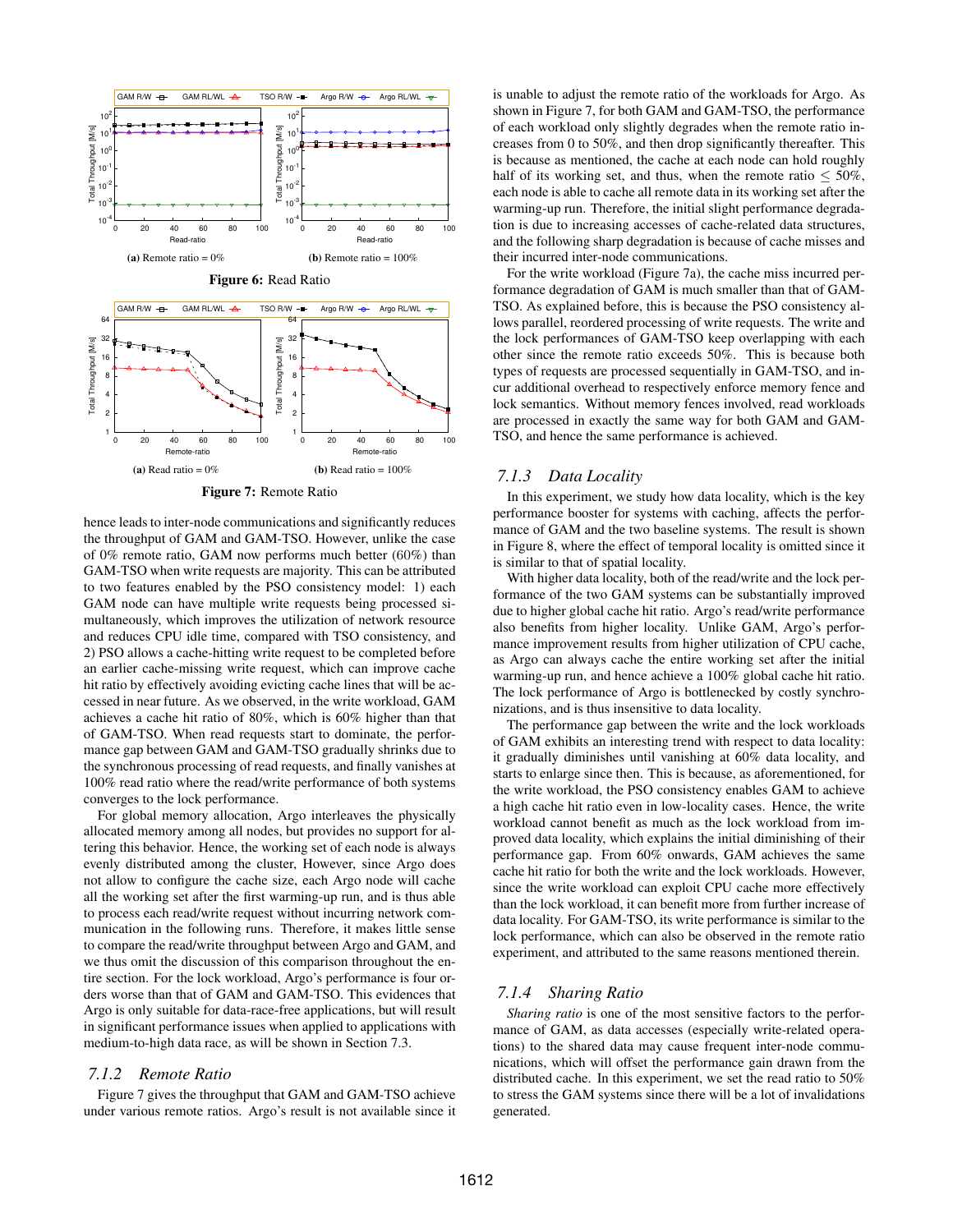

Figure 8: Data Locality



Figure 9: Sharing Ratio

For Argo, its read/write performance is not influenced by the sharing ratio, since Argo is able to cache the entire working set locally and incurs no synchronization while performing the *R/W* workload. Due to added cache invalidations, one may expect the performance of the two GAM systems to constantly deteriorate with higher sharing ratio. Interestingly, this is not the case. As shown in Figure 9a, the performance of the two systems experiences an obvious improvement during the initial increase of the sharing ratio. This is because of improved cache exploitation. Specifically, in the cases of small sharing ratios, the shared cache lines are less frequently accessed than other cache lines, and thus are better candidates for eviction. As a result, when those shared cache lines are invalidated by conflicting write operations, the cache efficiency is essentially improved!

In order to verify the above claim, we increase the cache size of GAM nodes such that the cache can hold the entire working set. As shown in Figure 9b, for the two GAM systems, the throughput now, as expected, constantly decreases with higher sharing ratio, due to more incurred invalidations. By comparing Figure 9a and 9b, we can also estimate how cache size affects GAM's performance. When there is no sharing access, the performance of the GAM systems is very sensitive to cache size: compared to the default case (Figure 9a), doubling the cache size can improve the performance of GAM and GAM-TSO by 4x and 6x, respectively. However, when the sharing ratio is high (e.g.,  $\geq 40\%$ ), the performance of the GAM systems is bottlenecked by the invalidations, and cannot be improved by larger cache space.

#### *7.1.5 Scalability*

For this experiment, we investigate how the performance of each system varies with the number of nodes involved in global memory. As in previous experiments, the working set of each node is uniformly distributed among the entire global memory. Consequently, in the default setting of cache size, the remote ratio,  $(N - 1)/N$ , varies with the number of nodes  $N$ . In order to exclude the effect of the changing remote ratio, we configure the cache size such that



Figure 10: Scalability

each node is able to cache its entire working set locally. The read ratio is set to 50%, and two sharing ratio configurations are chosen: 0% for invalidation-free case and 50% for invalidation-heavy case.

Figure 10 presents the performance of different systems under the above workload configurations. As shown in this figure, the two GAM systems can scale almost linearly when there is no sharing access, which is obvious since no invalidation is generated, and each node can have all its working set locally cached after warming-up. Strangely, Argo does not scale well in this case, although each node can also cache the entire working set and incur little overhead for cache coherence. In the case of 50% sharing ratio, the performance of the GAM systems does get impaired due to frequent read/write confliction and the incurred invalidation. On the other hand, the degree of performance degradation of the GAM systems is slightly alleviated as more and more nodes are added. This is because a home node, upon receiving a remote write request, can send the invalidations to all the sharing nodes simultaneously, which improves network utilization.

## 7.2 Distributed Transaction Processing

In this experiment, we use TPC-C benchmark suite [43] to compare the transaction engine of GAM against L-Store [27], FaRM [14] and Tell [30]. L-Store tries to transfer all the data required by a transaction to the request node to avoid the two-phase commit (2PC), which has shown better performance than H-Store [22]; FaRM also provides the global memory, but only supports transactional memory accesses that are based on 2PC; Tell uses an RDMAaware storage system, RAMCloud [36]), as the underlying distributed store, and is hence able to natively exploit fast RDMA networking.

For this experiment, all data, including tables and indices, are uniformly distributed in the global memory space of GAM, and the transaction engine is UNAWARE of the underlying data distribution. But in order to study the *distribution ratio* in the experiment, the transaction engine enables all the clients in the same warehouse to issue transactions to the same server node and access the data in other server nodes with a probability controlled by the *distribution ratio*. It should be noted that we do not use this extra application knowledge to optimize the transaction processing of GAM, such as co-partitioning data and index, or replicating read-only data $4$ .

We only run the new-order and payment transaction procedures of the TPC-C benchmark suite, as all the other three transaction procedures are local. We deploy all the systems on 8 nodes, with 4 threads in each node. For Tell, the cluster setups are: 5 processor nodes, 2 storage nodes and 1 node for the commit manager. For FaRM, we implement their protocol in our GAM code base,

<sup>4</sup>Unless otherwise specified, we also do not employ these optimizations in the transaction layer for other systems.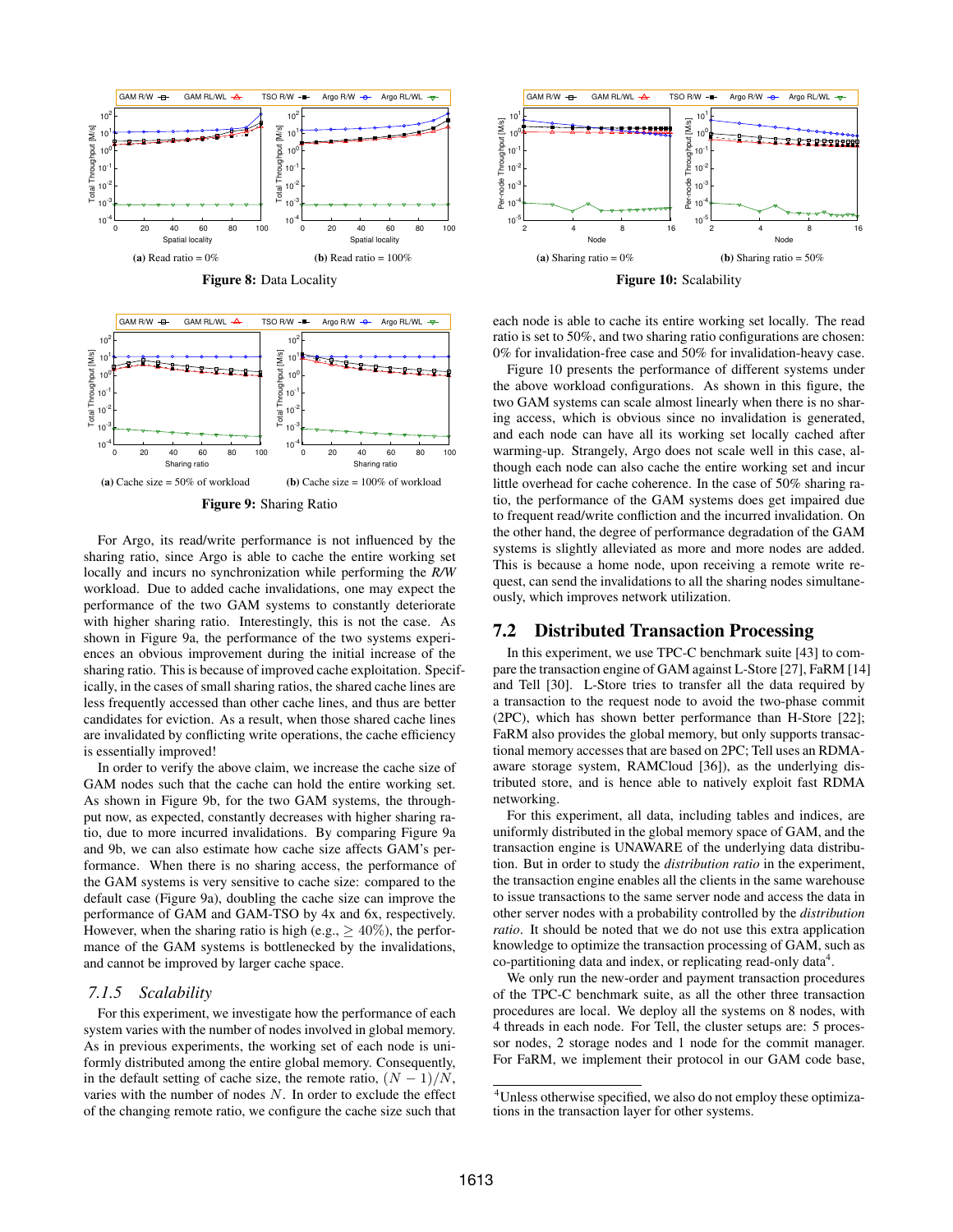

as their source code is not available<sup>5</sup>; for L-store and Tell, we run their open-sourced codes to obtain the performance results. As we can see, GAM performs the best under different *distribution ratios*, but its performance converges to that of FaRM when the *distribution ratio* is high (e.g., more than 70%). Actually, we find that the default TPC-C workload represents the worst case for GAM, since TPC-C benchmark is write-intensive, and most of the working set will be shared due to its non-uniform access pattern, which, as shown in Section 7.1.4, would lead to a lot of cache invalidation, especially in cases with a high *distribution ratio*.

FaRM does not perform well when *distribution ratio* is low, which is mainly due to the fact that there is still some data (e.g., ITEM table) that cannot be co-partitioned with other tables (e.g., STOCK table) , even though we have already manually co-partitioned the index for FaRM<sup>6</sup>. L-Store performs well when there are few distributed transactions, but its performance drops significantly even when there are only a small amount of distributed transactions, which is mainly because of the network overhead in L-Store. Specifically, L-Store uses traditional TCP/IP sockets for message delivery, and in order to make it work with our InfiniBand network adapters, we run L-Store over the IPoIB protocol, which, however, incurs a lot of protocol overhead. We do not modify L-Store to use native RDMA *verbs* due to the completely different APIs between TCP/IP sockets and RDMA *verbs*. The performance of Tell does not change with *distribution ratios*, since its storage is decoupled with the transaction engine, leading to each data access to be fulfilled via RDMA networking.

We further analyze the performance on TPC-C with the varied read ratio and temporal locality. The read ratio is set as the probability to change a write on a record to a read in the running procedures; the temporal locality is set as the probability to access a data item in the last transaction when generating the access item set for the current transaction. As shown in Figure 12a, when we increase the *read ratio*, the performance of GAM is improved gradually. When all transactions are read-only, the performance remains almost unchanged with increased *distribution ratios*. In contrast, larger *read ratio* leads to a much less improvement in the performance of FaRM than that of GAM, and does not change the performance of L-Store at all since L-Store has the same strategy for both read and write operations. A similar trend is also observed for *temporal locality*, which is more beneficial to GAM than others, as shown in Figure 12b. Even though L-Store adopts similar "caching" idea as GAM and eliminates the 2PC overhead, its performance cannot be improved significantly with increasing *temporal locality* in the presence of distributed transactions, as a result



Figure 12: TPC-C Benchmark – Analysis

of its inefficient network communication<sup>7</sup>. We do not show the result for Tell, as its performance does not change with these factors. In conclusion, with these cache-friendly characteristics (i.e., high read ratio and temporal Locality) in the workload, GAM performs significantly better than others.

## 7.3 Distributed Hash Table

We compare our GAM-based DHT implementation with the DHT implementations built on top of other RDMA-based shared memory frameworks, including Grappa [35] and Argo [24]. We use these DHTs to run the YCSB benchmark [12] over 8 nodes. The Zipfian distribution parameter of the YCSB benchmark is set to the default value, 0.99. The results with varied *get ratios* and *number of threads*<sup>8</sup> are shown in Figure 13.

It is obvious that GAM-based DHT is superior to Grappa-based DHT in all scenarios. For update-heavy workloads, GAM-based DHT performs 0.4-2.2x better than Grappa-based DHT. With increasing get requests in the workload, thanks to the existence of cache in GAM and its elimination of remote accesses, the throughput of GAM-based DHT is significantly improved. In contrast, since Grappa does not employ any cache mechanism, the major cost for both types of requests (i.e., get and put), is spent in remote accesses, leading to the same throughput for both the update-heavy and read-heavy workloads. Consequently, the performance gap between the two DHTs enlarges substantially with the increase of the *get ratio*, and approaches 22x in the scenario with four threads running pure get workloads.

As shown in the figure, Argo-based DHT performs not so well in all scenarios. This is because Argo optimizes for data-race-free applications and exploits coarse-grained synchronization primitives in the critical sections which incur a huge overhead at synchronization points. Specifically, when acquiring or releasing a lock, Argo will invoke a heavy-weight acquire/release procedure that updates the status of all the cached data. Since each node of Argo maintains a read list and a write list for each cache line for which it is the home node, a request node, upon acquire, will instruct each home node to remove itself from all respective read lists. For release, as we have mentioned, each node needs to write back the dirty cache lines to the home nodes. Since DHT is a

<sup>&</sup>lt;sup>5</sup>The performance results are consistent with the published results [15] with a larger cluster of higher-end servers.

 $6$ This is the extra bonus to FaRM, as we do not optimize for GAM.

<sup>7</sup>Even at 100% *temporal locality*, there are still some remote data accesses as the *temporal locality* is based on the last transaction, if the current transaction has a larger item set than the last one, it can introduce new data items.

<sup>&</sup>lt;sup>8</sup>Since Grappa is single-threaded, we increase the number of instances per node using MPI rather than the number of threads inside one instance.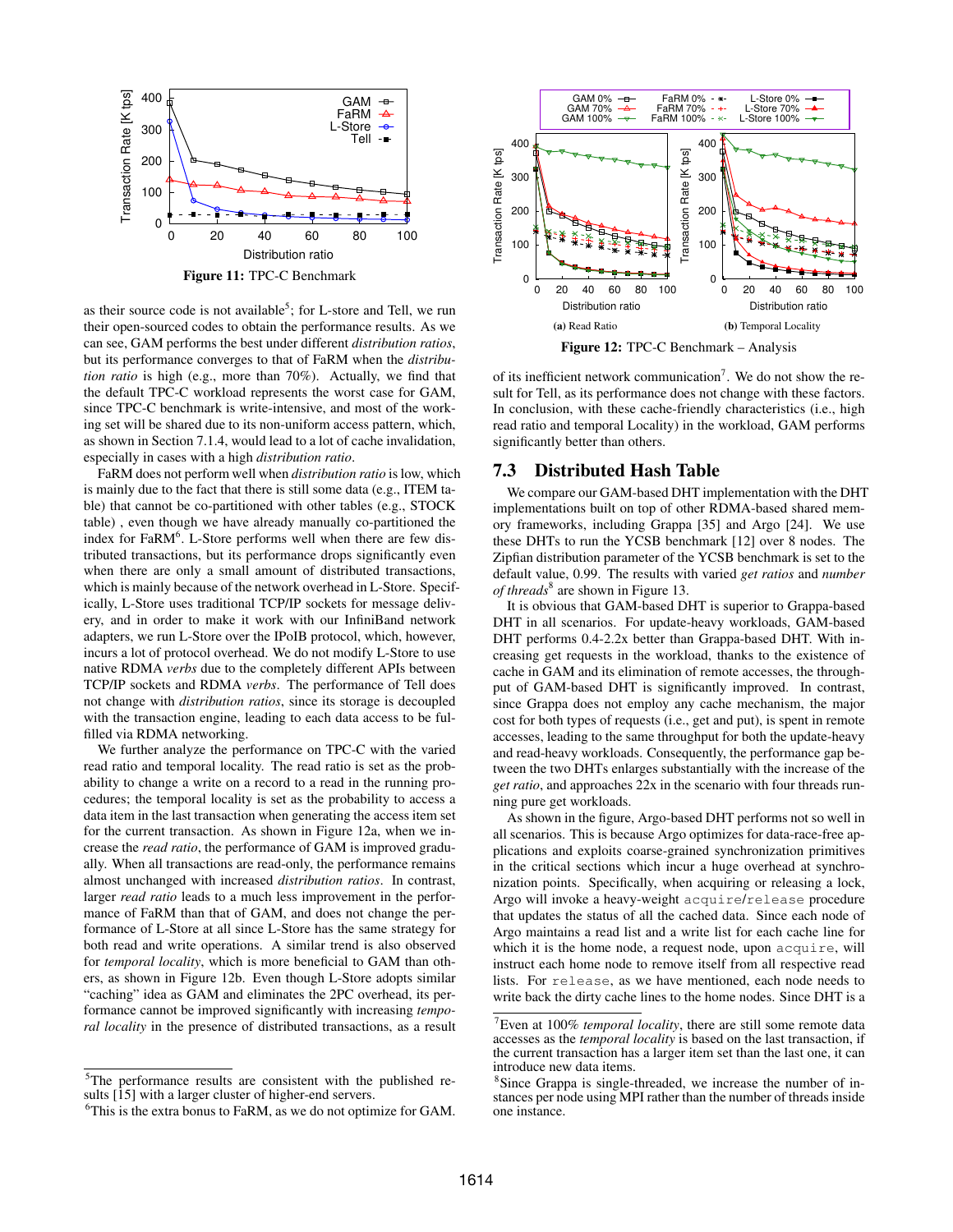

Figure 13: Single-node DHT performance with varying number of threads

data-race-frequent application which requires locking for each key lookup, the high overhead incurred by the synchronization significantly impairs the performance of Argo. Compared with Argo, GAM is efficient to implement such applications because of its fine-grained synchronization primitives which support locking operations on object level, and are more light-weight by avoiding the node-wide synchronization in Argo.

# 8. RELATED WORK

Providing a unified memory model abstracted from physically distributed memory has long been researched. Due to slow network access, traditional systems [4, 7, 26, 40] typically employed release consistency [1] to amortize network latency with larger message size at synchronization points by requiring dirty data to be made visible only at the next release. An efficient implementation of release consistency is given in [26] for loosely coupled networked clusters. TreadMarks [4] presented a lazy release consistency model to reduce the cost of synchronization by flushing dirty cache in an on-demand manner, while Cashmere-2L [40] relied on a customized network to achieve the same purpose. Munin [7] allowed more flexibility on the enforcement of the consistency model at a cost of manual annotations. The release consistency employed in these systems renders them more appropriate for data race free applications due to the high synchronization cost, while GAM, by exploiting RDMA to enforce cache coherence, is suitable for a much wider range of applications. Some other works [16, 17] organize the distributed memory as a cache layer of local disk to reduce slow disk accesses, which is different from the global memory model as provided in GAM. In addition, there were several works [3, 8, 9, 11, 49] providing the global memory abstraction at the language level, which however imposes a burden of learning a new language on users.

There are recent interests in distributed memory management with RDMA [39, 24, 14, 2, 35, 30, 5]. DSPM [39] is an RDMAaware distributed shared memory which leverages non-volatile memory (NVM) to provide data persistence. Argo [24] designed a set of relaxed cache coherence protocols based on RDMA-aware MPI [29] to reduce the synchronization overhead of enforcing release consistency in global memory space. Both of DSPM [39] and Argo [24] still require users to manually call synchronization primitives for data consistency, which can incur a significant overhead in the presence of data contention, as we have shown in Section 7.3. Sinfonia [2] and FaRM [14] used two-phase commit protocol to provide transaction support for global memory operations. GAM does not provide such a support, but provides a set of synchronization primitives to allow users to build transactional applications. As we show in 7.2, transaction engines on top of GAM can benefit from the cache coherence protocol and convert the distributed transactions into a local transaction, thus exhibiting better performance than 2PC based protocols. Grappa [35] was designed for a latency-tolerance tasking framework and a shared memory abstraction for irregular data-intensive applications with poor locality such as graph analytics, and hence did not employ any caching mechanism. In contrast, GAM is designed to be applicable to a variety of applications with performance guarantee by exploiting data locality. Tell [30] and NAM [5] also proposed RDMA-based sharedmemory architectures. They decoupled query processing and data storage into two separate layers, so that (1) each layer can scale out independently and (2) there is no need to handle load imbalance of data. However, like many other shared-nothing databases [22, 42, 41], such design is unable to exploit the data locality. GAM addresses this limitation via an RDMA-optimized cache coherence protocol, which can help to improve the performance for various workloads as shown in Section 7.

RDMA has been used to improve the performance of various distributed systems, such as distributed file systems [20, 47], by enabling RDMA in the communication substrate. There have also been many works on using RDMA to boost the performance of database systems [25, 18, 46, 45]. The first two works [25, 18] used RDMA to combine distributed memory together to augment memory budget for database systems. DrTM [46] combines RDMA and HTM (Hardware Transactional Memory) to boost the performance of distributed transaction processing. An RDMA-aware data shuffling operator was designed in [28] for parallel database systems. Query Fresh [45] used RDMA to accelerate the shipment of log records between the master and backup servers. In addition, RDMA was also heavily exploited for key/value store [21, 33, 36]. RAMCloud [36] followed the classic design such that two-sided Send verbs are used for request processing, which involves both the client and the server. Pilaf [33] relieved the server from being involved in processing of get requests by allowing clients to read key/value pairs using one-sided RDMA Read verbs, and designed a self-verifying data structure to avoid read-write race condition. HERD [21] adopted a different design such that the server handles all requests by polling pre-determined memory address where incoming request will be written by clients via one-sided RDMA Write verbs. These systems exploited RDMA for a single application, whereas GAM is a generic distributed memory platform which allows various applications to be built atop.

# 9. CONCLUSIONS

In this paper, we propose GAM, a distributed memory management platform which provides a unified memory model abstracted from the distributed memory interconnected with RDMA network. Enabled by RDMA, an efficient distributed cache coherence protocol is designed and employed in GAM to exploit the locality in global memory access. Based on the PSO consistency model, Write operations are made asynchronous and pipelined, hiding most of the latency incurred in the complicated write protocol. A logging scheme is designed for GAM to survive node failures without incurring much overhead. The transaction engine and DHT built on top of GAM have demonstrated its strengths in terms of programming simplicity, applicability and performance. With increasingly faster networking, distributed memory sharing may hold the key to future distributed computing.

# Acknowledgements

This research was supported by the National Research Foundation, Prime Ministers Office, Singapore, under its Competitive Research Programme (CRP Award No. NRF CRP8-2011-08). Gang Chen's work was supported by the National Basic Research Program (973 Program, No. 2015CB352400).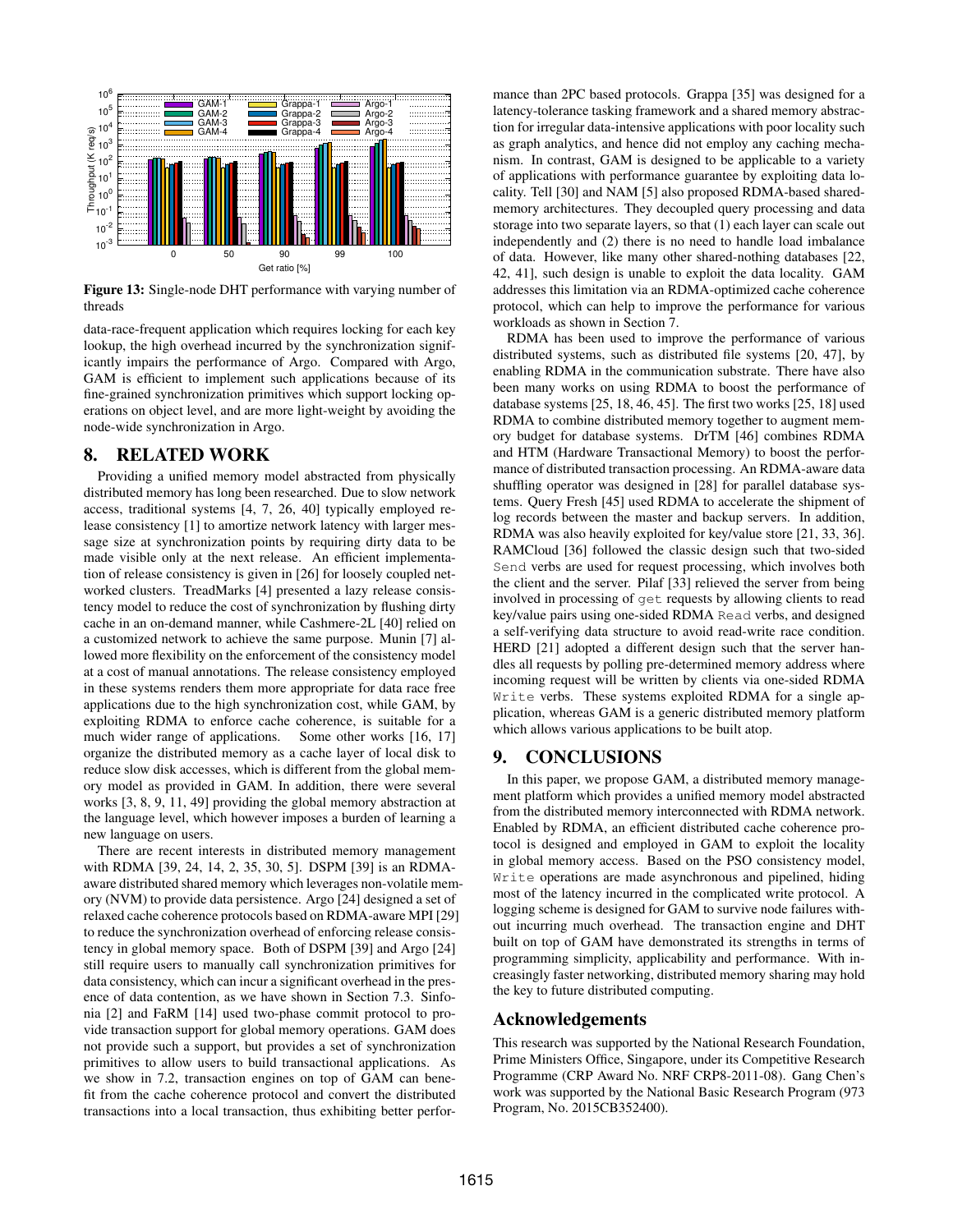## 10. REFERENCES

- [1] S. V. Adve and K. Gharachorloo. Shared memory consistency models: A tutorial. *Computer*, 29(12):66–76, 1996.
- [2] M. K. Aguilera, A. Merchant, M. Shah, A. Veitch, and C. Karamanolis. Sinfonia: a new paradigm for building scalable distributed systems. In *ACM SIGOPS Operating Systems Review*, volume 41, pages 159–174. ACM, 2007.
- [3] E. Allen, D. Chase, J. Hallett, V. Luchangco, J.-W. Maessen, S. Ryu, G. L. Steele Jr, S. Tobin-Hochstadt, J. Dias, C. Eastlund, et al. The fortress language specification. *Sun Microsystems*, 139(140):116, 2005.
- [4] C. Amza, A. L. Cox, S. Dwarkadas, P. Keleher, H. Lu, R. Rajamony, W. Yu, and W. Zwaenepoel. Treadmarks: shared memory computing on networks of workstations. *Computer*, 29(2):18–28, Feb 1996.
- [5] C. Binnig, A. Crotty, A. Galakatos, T. Kraska, and E. Zamanian. The end of slow networks: It's time for a redesign. *PVLDB*, 9(7):528–539, 2016.
- [6] Q. Cai, H. Zhang, W. Guo, G. Chen, B. C. Ooi, K. L. Tan, and W. F. Wong. Memepic: Towards a unified in-memory big data management system. *IEEE Transactions on Big Data*, pages 1–1, 2018.
- [7] J. B. Carter, J. K. Bennett, and W. Zwaenepoel. Implementation and performance of Munin. In *SOSP '91*, pages 152–164, 1991.
- [8] B. L. Chamberlain, D. Callahan, and H. P. Zima. Parallel programmability and the chapel language. *The International Journal of High Performance Computing Applications*, 21(3):291–312, 2007.
- [9] P. Charles, C. Grothoff, V. Saraswat, C. Donawa, A. Kielstra, K. Ebcioglu, C. Von Praun, and V. Sarkar. X10: an object-oriented approach to non-uniform cluster computing. In *Acm Sigplan Notices*, volume 40, pages 519–538. ACM, 2005.
- [10] C. Coarfa, Y. Dotsenko, J. Mellor-Crummey, F. Cantonnet, T. El-Ghazawi, A. Mohanti, Y. Yao, and D. Chavarría-Miranda. An evaluation of global address space languages: co-array fortran and unified parallel c. In *Proceedings of the tenth ACM SIGPLAN symposium on Principles and practice of parallel programming*, pages 36–47. ACM, 2005.
- [11] U. Consortium et al. Upc language specifications v1. 2. *Lawrence Berkeley National Laboratory*, 2005.
- [12] B. F. Cooper, A. Silberstein, E. Tam, R. Ramakrishnan, and R. Sears. Benchmarking cloud serving systems with YCSB. In *SoCC '10*, pages 143–154, 2010.
- [13] P. J. Denning. The locality principle. *Communications of the ACM*, 48(7):19–24, 2005.
- [14] A. Dragojević, D. Narayanan, O. Hodson, and M. Castro. FaRM: Fast remote memory. In *NSDI '14*, pages 401–414, 2014.
- [15] A. Dragojević, D. Narayanan, E. B. Nightingale, M. Renzelmann, A. Shamis, A. Badam, and M. Castro. No compromises: Distributed transactions with consistency, availability, and performance. In *SOSP '15*, pages 54–70, 2015.
- [16] M. J. Feeley, W. E. Morgan, E. Pighin, A. R. Karlin, H. M. Levy, and C. A. Thekkath. Implementing global memory management in a workstation cluster. In *ACM SIGOPS Operating Systems Review*, volume 29, pages 201–212. ACM, 1995.
- [17] M. J. Franklin, M. J. Carey, and M. Livny. Global memory management in client-server database architectures. In *VLDB*, pages 596–609, 1992.
- [18] J. Gu, Y. Lee, Y. Zhang, M. Chowdhury, and K. G. Shin. Efficient memory disaggregation with infiniswap. In *NSDI*, pages 649–667, 2017.
- [19] InfiniBand Trade Association. Infiniband roadmap. http://www.infinibandta.org, 2016.
- [20] N. S. Islam, M. W. Rahman, J. Jose, R. Rajachandrasekar, H. Wang, H. Subramoni, C. Murthy, and D. K. Panda. High performance rdma-based design of hdfs over infiniband. In *Proceedings of the International Conference on High Performance Computing, Networking, Storage and Analysis*, page 35. IEEE Computer Society Press, 2012.
- [21] A. Kalia, M. Kaminsky, and D. G. Andersen. Using RDMA efficiently for key-value services. In *SIGCOMM '14*, pages 295–306, 2014.
- [22] R. Kallman, H. Kimura, J. Natkins, A. Pavlo, A. Rasin, S. Zdonik, E. P. C. Jones, S. Madden, M. Stonebraker, Y. Zhang, J. Hugg, and D. J. Abadi. H-store: A high-performance, distributed main memory transaction processing system. *PVLDB*, 1(2):1496–1499, 2008.
- [23] A. K. M. Kaminsky and D. G. Andersen. Design guidelines for high performance rdma systems. In *2016 USENIX Annual Technical Conference*, page 437, 2016.
- [24] S. Kaxiras, D. Klaftenegger, M. Norgren, A. Ros, and K. Sagonas. Turning centralized coherence and distributed critical-section execution on their head: A new approach for scalable distributed shared memory. In *Proceedings of the 24th International Symposium on High-Performance Parallel and Distributed Computing*, pages 3–14. ACM, 2015.
- [25] F. Li, S. Das, M. Syamala, and V. R. Narasayya. Accelerating relational databases by leveraging remote memory and rdma. In *SIGMOD '16*, pages 355–370, 2016.
- [26] K. Li and P. Hudak. Memory coherence in shared virtual memory systems. *TOCS*, 7(4):321–359, Nov. 1989.
- [27] O. Lin, P. Chang, G. Chen, B. C. Ooi, K.-L. Tan, and Z. Wang. Towards a non-2PC transaction management in distributed database systems. In *SIGMOD '16*, pages 1659–1674, 2016.
- [28] F. Liu, L. Yin, and S. Blanas. Design and evaluation of an rdma-aware data shuffling operator for parallel database systems. In *EuroSys*.
- [29] J. Liu, J. Wu, S. P. Kini, P. Wyckoff, and D. K. Panda. High performance RDMA-based mpi implementation over infiniband. In *ICS '03*, pages 295–304, 2003.
- [30] S. Loesing, M. Pilman, T. Etter, and D. Kossmann. On the design and scalability of distributed shared-data databases. In *SIGMOD '15*, pages 663–676, 2015.
- [31] Mellanox. Connectx<sup>®</sup>-6 en 200gb/s adapter. http://www.mellanox.com/relateddocs/prod silicon/PB ConnectX-6 EN IC.pdf, 2016.
- [32] Mellanox. Infiniband performance. http://www.mellanox.com/page/performance infini-band, 2016.
- [33] C. Mitchell, Y. Geng, and J. Li. Using one-sided RDMA reads to build a fast, CPU-efficient key-value store. In *USENIX ATC '13*, pages 103–114, 2013.
- [34] B. Mutnury, F. Paglia, J. Mobley, G. K. Singh, and R. Bellomio. Quickpath interconnect (QPI) design and